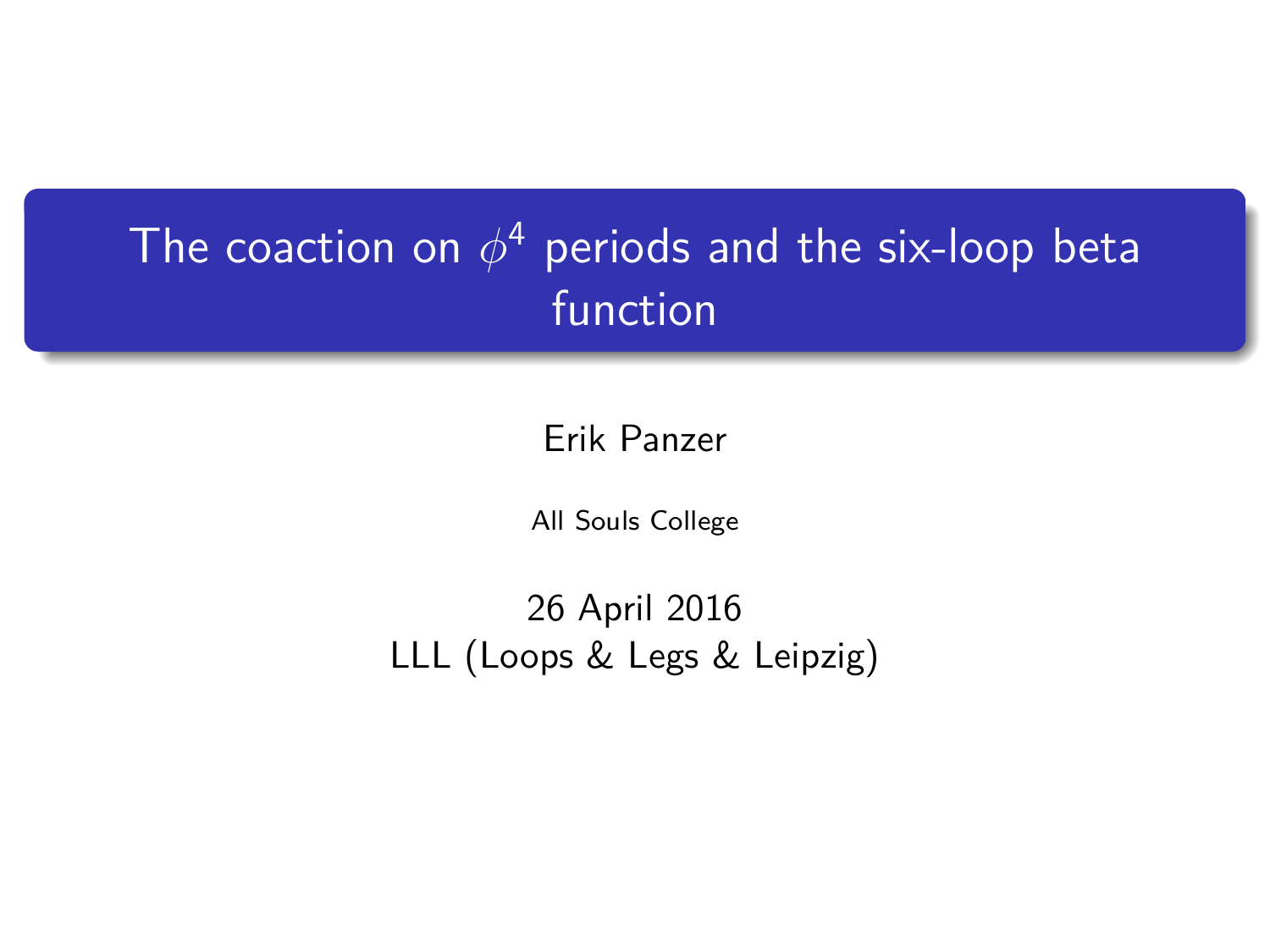- **1** primitive  $\phi^4$  periods [with O. Schnetz]
- $2\;\;\phi^4$  beta function at 6 loops [with M. Kompaniets] independently by O. Schnetz
- $\bullet$  A coaction on  $\phi^4$  periods?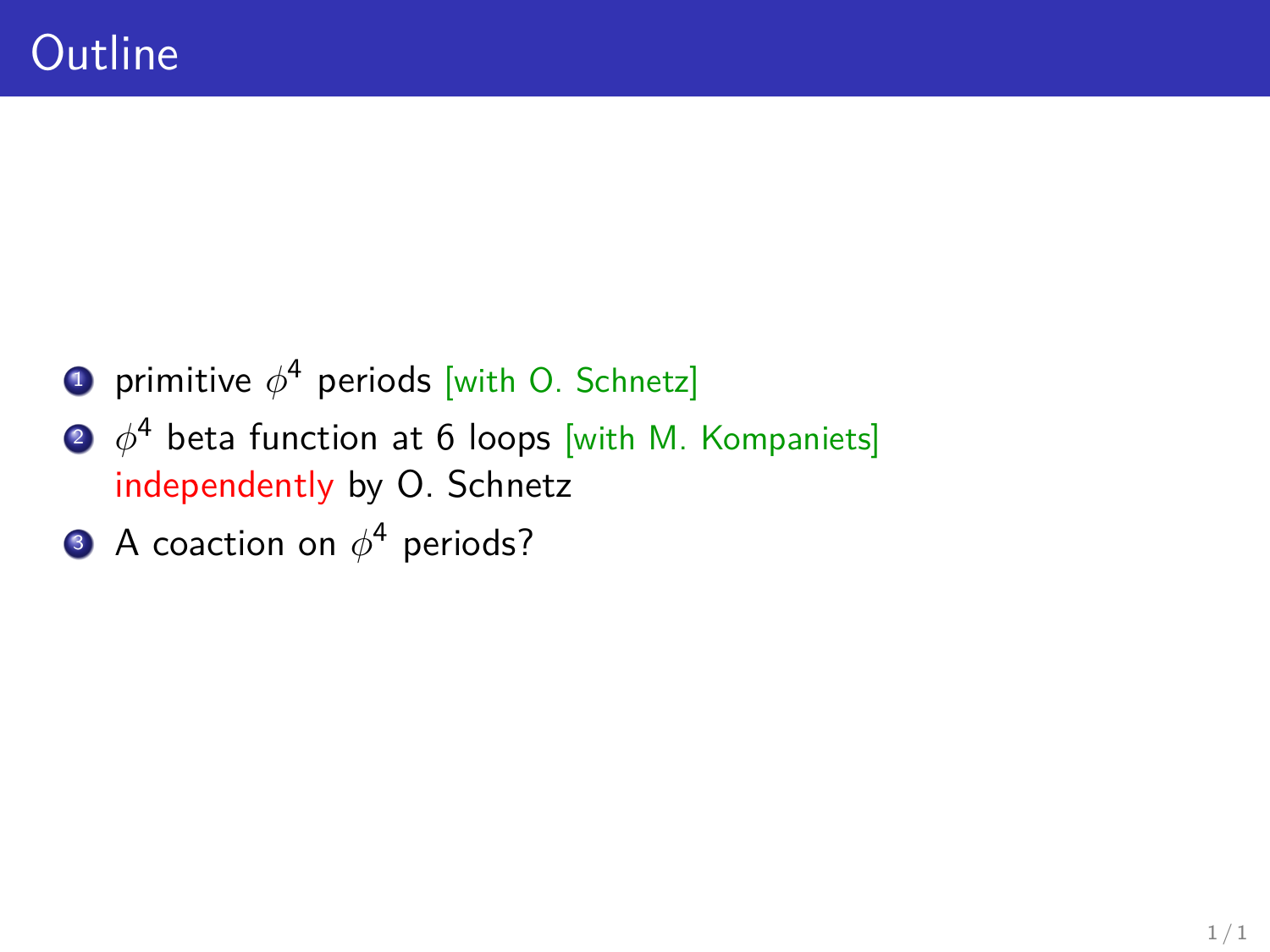# primitive *φ* <sup>4</sup> periods

#### A graph G is called

- $\phi^{\texttt{4}}$  if all vertices have degree  $\leq$  4
- $log.-div.$  if edges(G) = 2loops(G)
- **•** primitive if edges( $\gamma$ ) > 2loops( $\gamma$ ) for all  $\emptyset \neq \gamma \subseteq G$

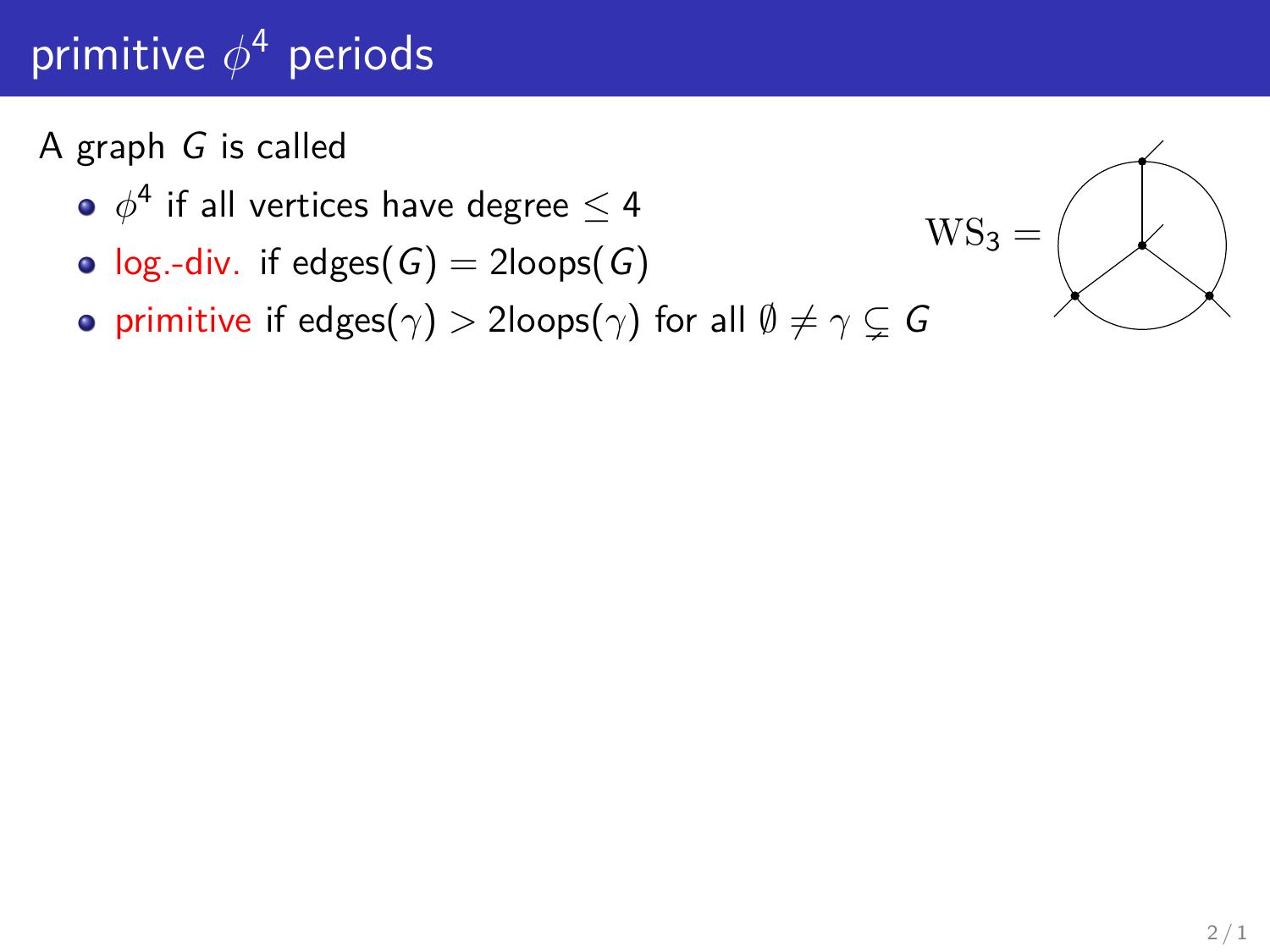# primitive *φ* <sup>4</sup> periods

#### A graph G is called

- $\phi^{\texttt{4}}$  if all vertices have degree  $\leq$  4
- $log.-div.$  if edges(G) = 2loops(G)
- **•** primitive if edges( $\gamma$ ) > 2loops( $\gamma$ ) for all  $\emptyset \neq \gamma \subseteq G$

#### Definition

The period of a primitive log.-div. graph G is its residue at dim  $\rightarrow$  4:

$$
\Phi(G) = \frac{\mathcal{P}(G)}{\text{loops}(G)\varepsilon} + \mathcal{O}\left(\varepsilon^0\right) \qquad \mathcal{P}(WS_3) = 6\zeta_3
$$

- Their contributions to the *β*-function are scheme independent.
- many relations (product, completion, twist, Fourier)  $\Rightarrow$  few objects
- most complicated periods (graphs with subdivergences should have "simpler" periods), but no functional dependence

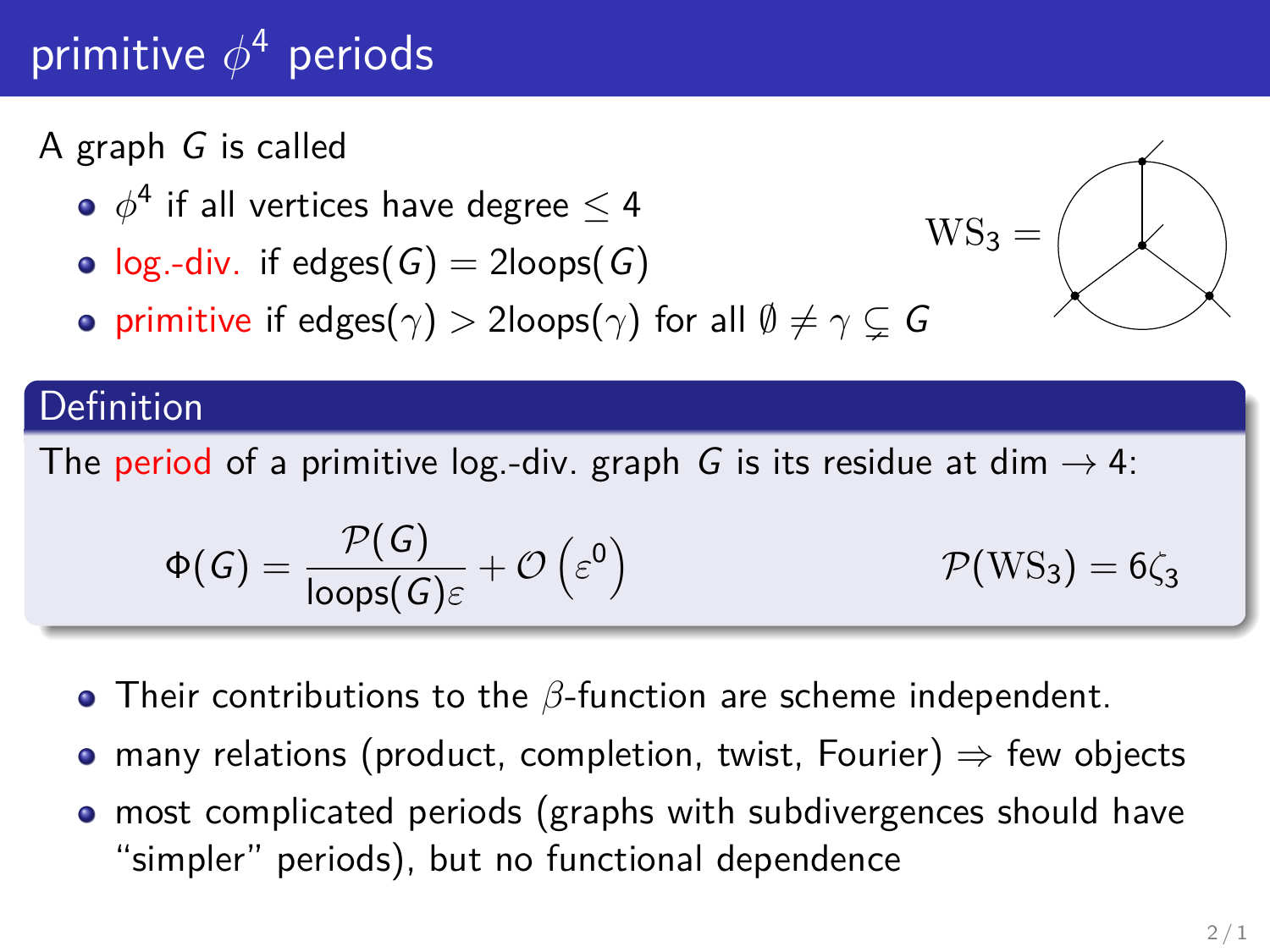#### **History**

- 7 loops (3 periods missing) [Broadhurst & Kreimer '95]
- 8 loops: census (not complete) [Schnetz '10]
- proof of the zig-zag conjecture [Brown & Schnetz '12]



#### Theorem

For every integer  $n > 3$ , the period of the zig-zag graph  $ZZ_n$  is given by

$$
P(ZZ_n) = 4 \frac{(2n-2)!}{n!(n-1)!} \Big( 1 - \frac{1 - (-1)^n}{2^{2n-3}} \Big) \zeta_{2n-3}.
$$

This remains the only infinite family of  $\phi^4$  periods known to all orders.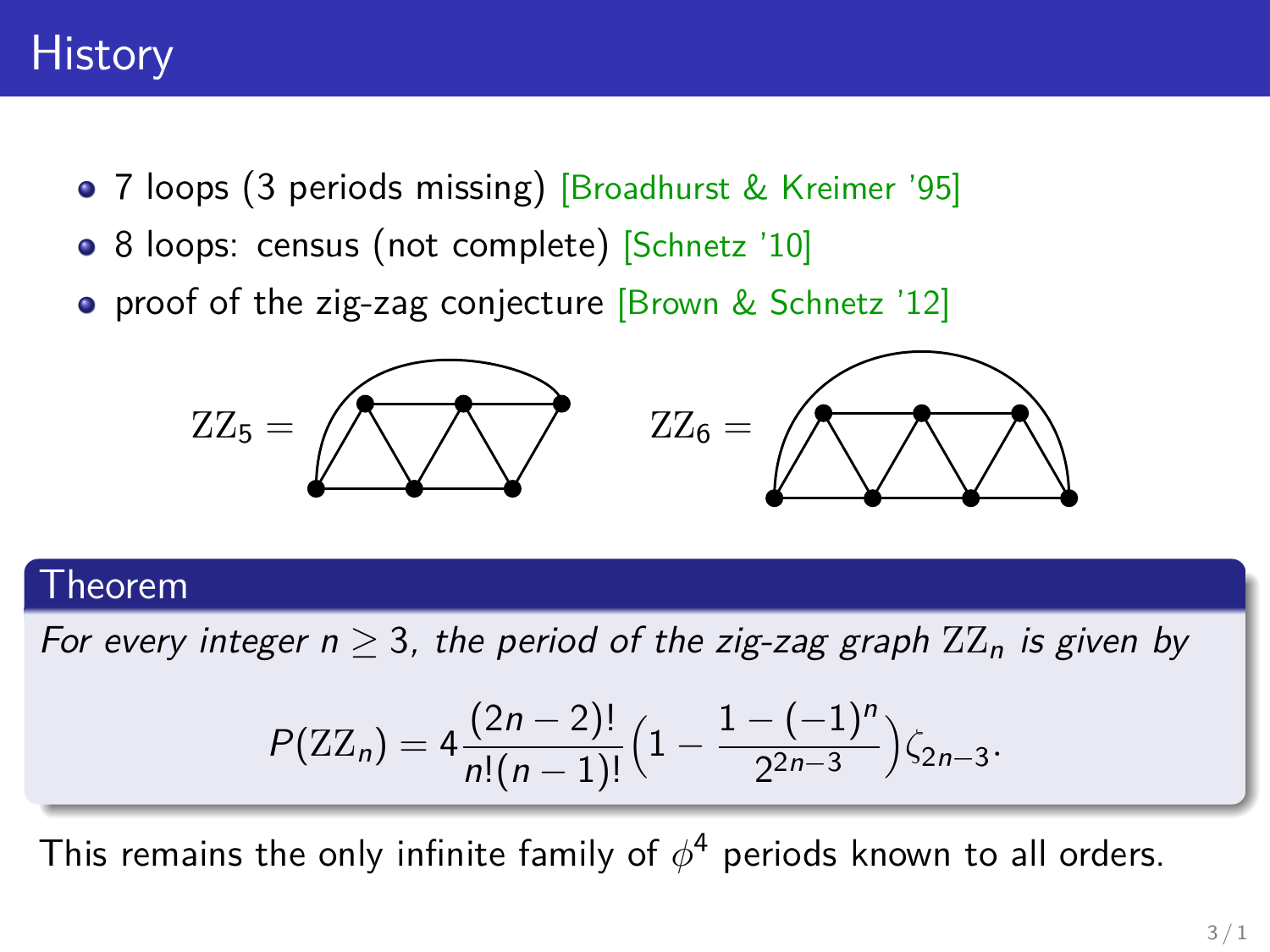#### Without counting products, we have:

| loops $3 \t4 \t5 \t6$                               |              |              |                |   |   |    |     | 10   |        |
|-----------------------------------------------------|--------------|--------------|----------------|---|---|----|-----|------|--------|
| completions $1 \quad 1 \quad 1 \quad 4 \quad 11$    |              |              |                |   |   | 41 | 190 | 1182 | 8687   |
| # periods 1 1 1 4 9 $\leq$ 31 $\leq$ 134 $\leq$ 846 |              |              |                |   |   |    |     |      | < 6300 |
| known                                               | $\mathbf{L}$ | $\mathbf{1}$ | $\overline{1}$ | 4 | q | 23 | 47  | 88   | 125    |

- all 7-loop periods known [Panzer & Schnetz LL2014] all are MZV, with one exception: P7*,*<sup>11</sup> (MDV)
- from 8 loops, there are non-mixed Tate periods [Brown, Doryn, Schnetz]
- o our methods are only applicable to some (not all) of the periods expressible with MPL
- **•** intriguing compatibility with the motivic coaction
- also: results for all primitive log.-div. non-*φ* <sup>4</sup> periods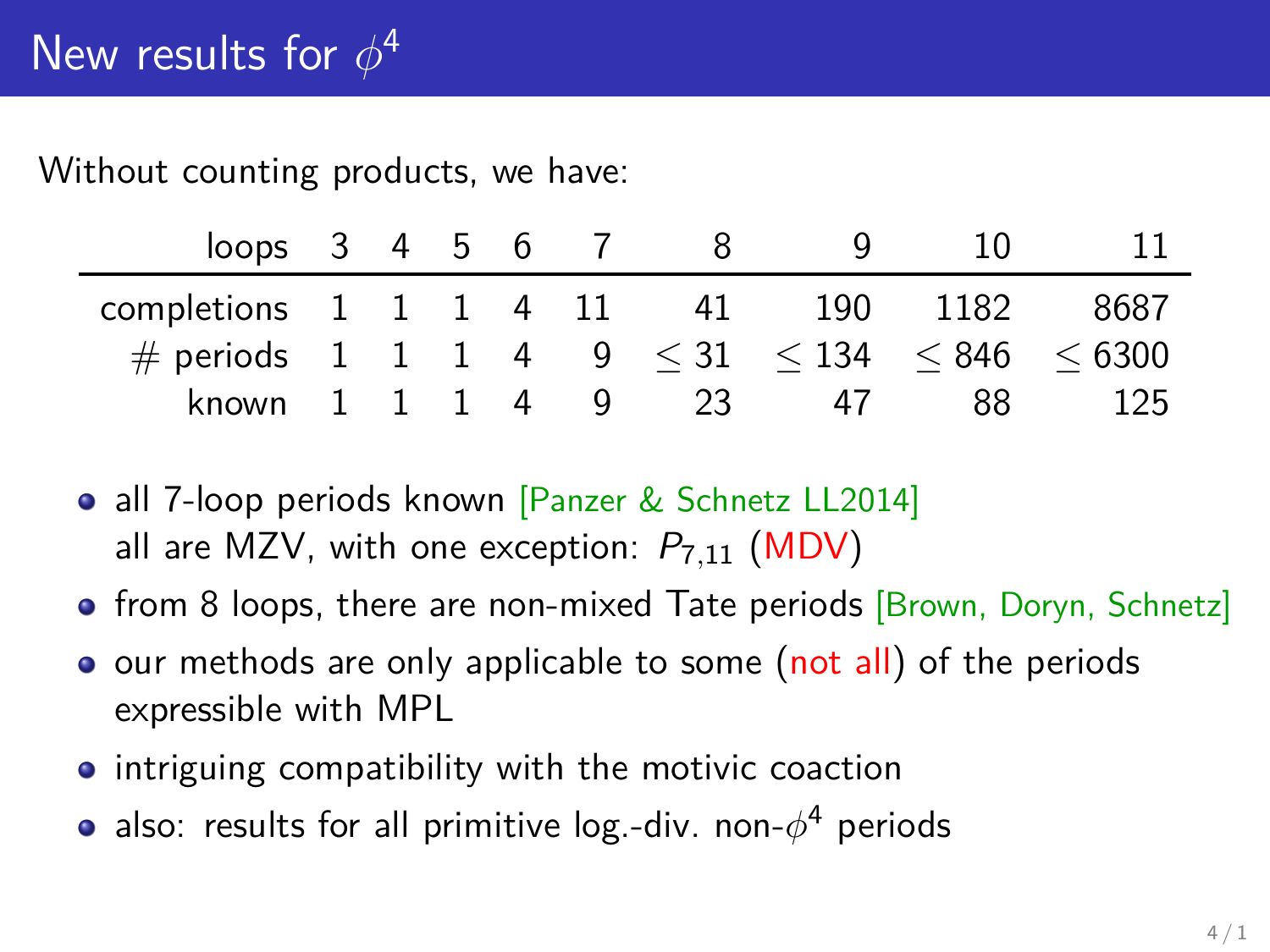#### **Results**

All our results are listed in the ancillary files Periods and PeriodsNonPhi4 of arXiv:1603.04289, grouped via their completions:

#### Definition

The completed graph  $\overline{G}$  of G is the 4-regular graph obtained by adding a vertex  $v$  to  $G$  and connecting it to all external legs:

$$
\bigotimes=K_4\mapsto K_5
$$

#### Theorem

$$
\overline{G_1} \cong \overline{G_2} \Rightarrow \mathcal{P}(\mathit{G_1}) = \mathcal{P}(\mathit{G_2})
$$

 $\mathsf{Period}[3,1]=\big[$   $[\{1,2\},\{1,3\},\{1,4\},\{1,5\},\{2,3\},\{2,4\},\{2,5\},\{3,4\},\{3,5\},\{4,5\}],$  $6f_3, 6\zeta_3, 7.2123\dots, -1, p[3,1], 120\Big]$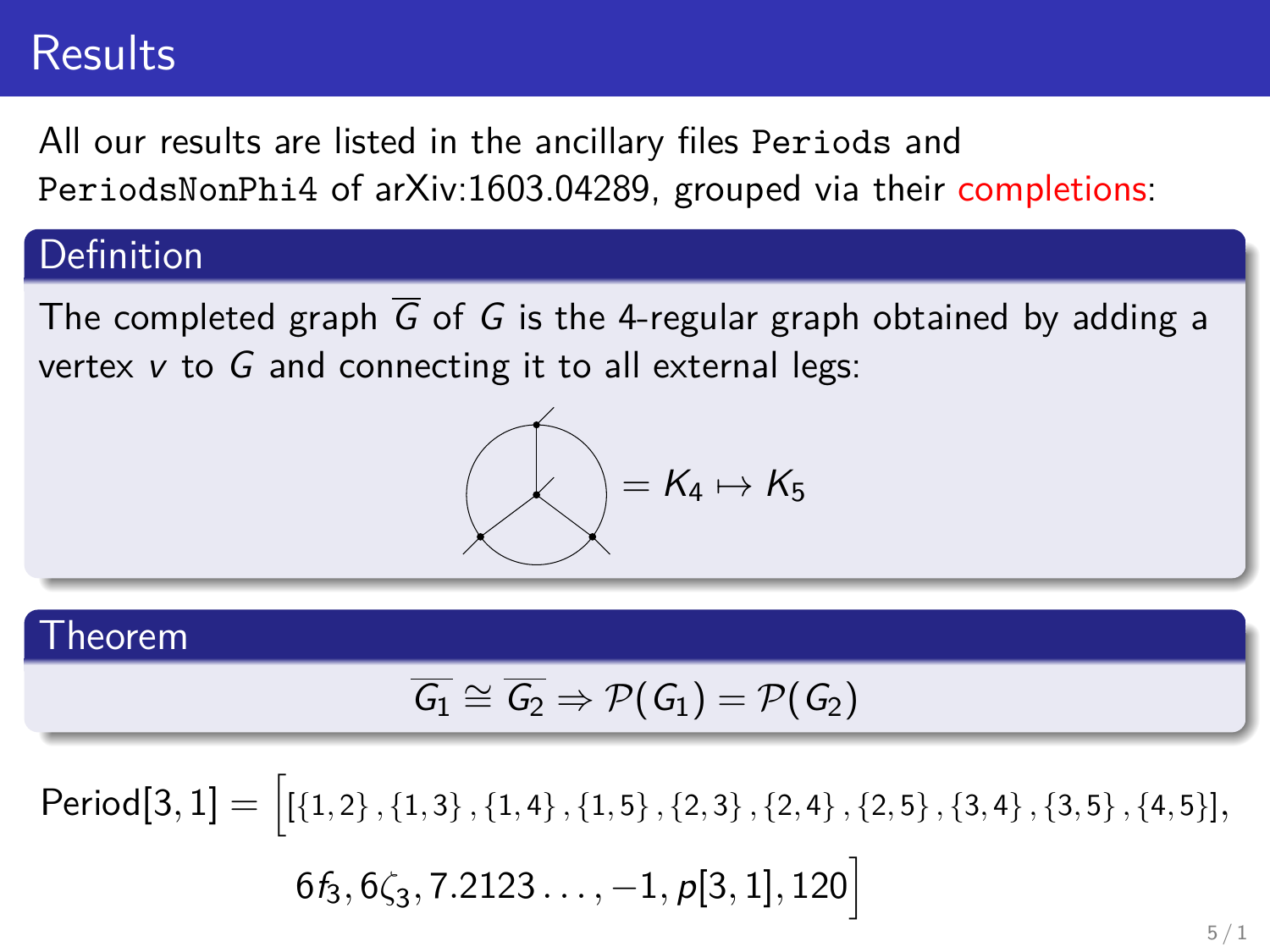#### Method 1: Parametric integration

For linearly reducible graphs G, the  $\alpha$ -representation of  $\mathcal{P}(G)$  can be integrated [HyperInt] (open source):

$$
\mathcal{P}(\mathcal{G}) = \int_0^\infty \mathrm{d}\alpha_1 \cdots \int_0^\infty \mathrm{d}\alpha_{N-1} \frac{1}{\psi_{\mathcal{G}}^2|_{\alpha_N=1}}
$$

where Kirchhoff/graph/first Symanzik polynomial is

$$
\psi = \mathcal{U} = \sum_{\text{$\mathcal{T}$ spanning tree $\mathfrak{e}\notin\mathcal{T}$}} \prod_{\mathbf{0} \in \mathcal{C}} \alpha_{\mathbf{e}}.
$$

For P7*,*<sup>11</sup> need to change variables; result is MPL at sixth roots of unity. No datamine [Blümlein, Broadhurst, Vermaseren] was available.

- exploit generalized parity theorem [Panzer 15']
- $\phi^4$  seems to touch only a very special subset: multiple Deligne values (MDV) [Broadhurst 15'] (datamine for weight  $\leq$  11 MDV)
- datamine for general sixth roots up to weight 6 [Henn, Smirnov<sup>2</sup> '15]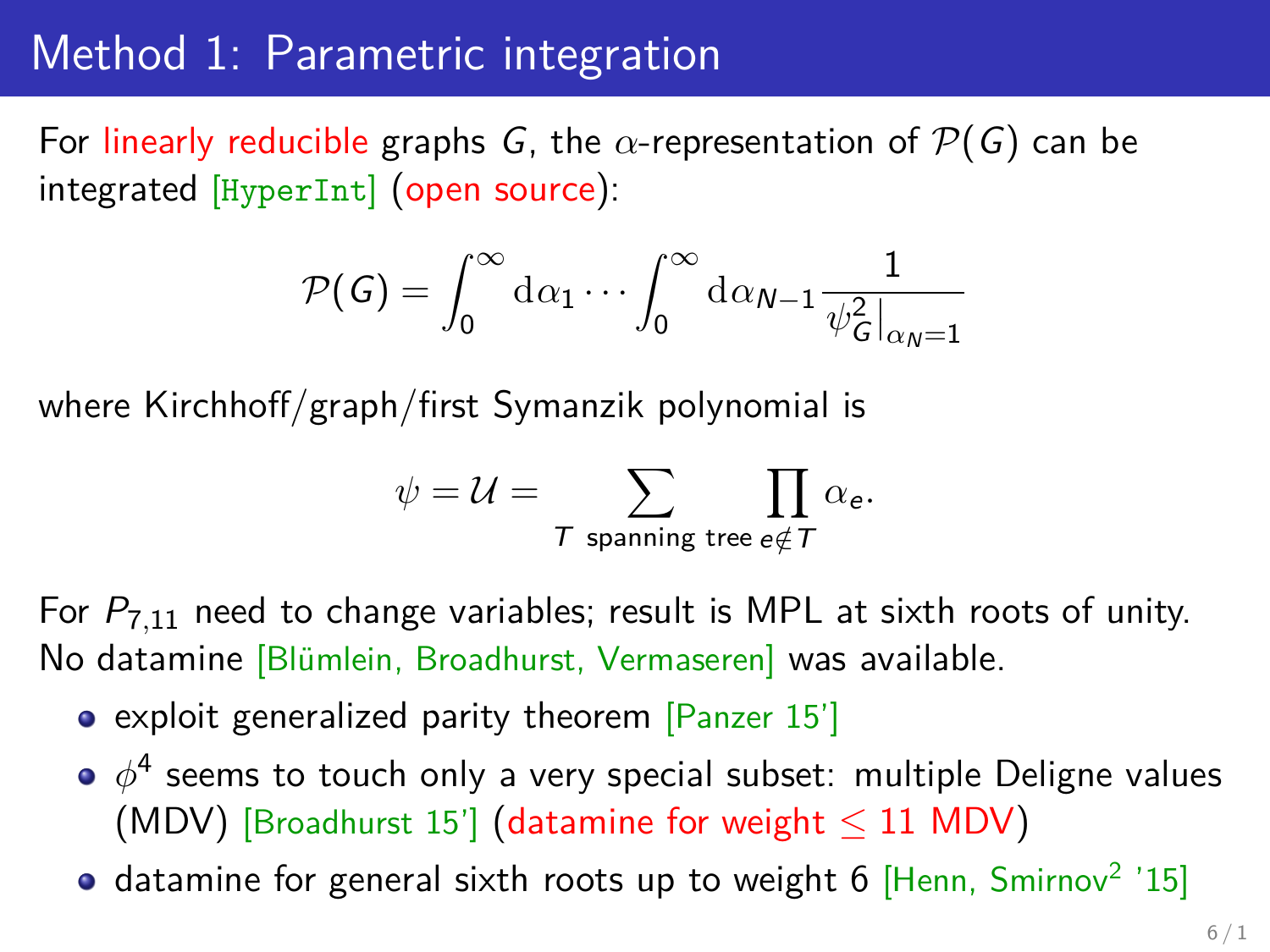#### Method 2: Graphical functions

For a graph G with 3 external vertices 0*,* 1*,* z, the position space integral

$$
f_G(x) = \left(\prod_{v \in V^{\text{int}}} \frac{\mathrm{d}^D x_v}{\pi^{D/2}}\right) \frac{1}{\prod_e ||x_{e_1} - x_{e_2}||^2}
$$

is a single-valued real analytic function on  $\mathbb{C} \setminus \{0, 1\}$ .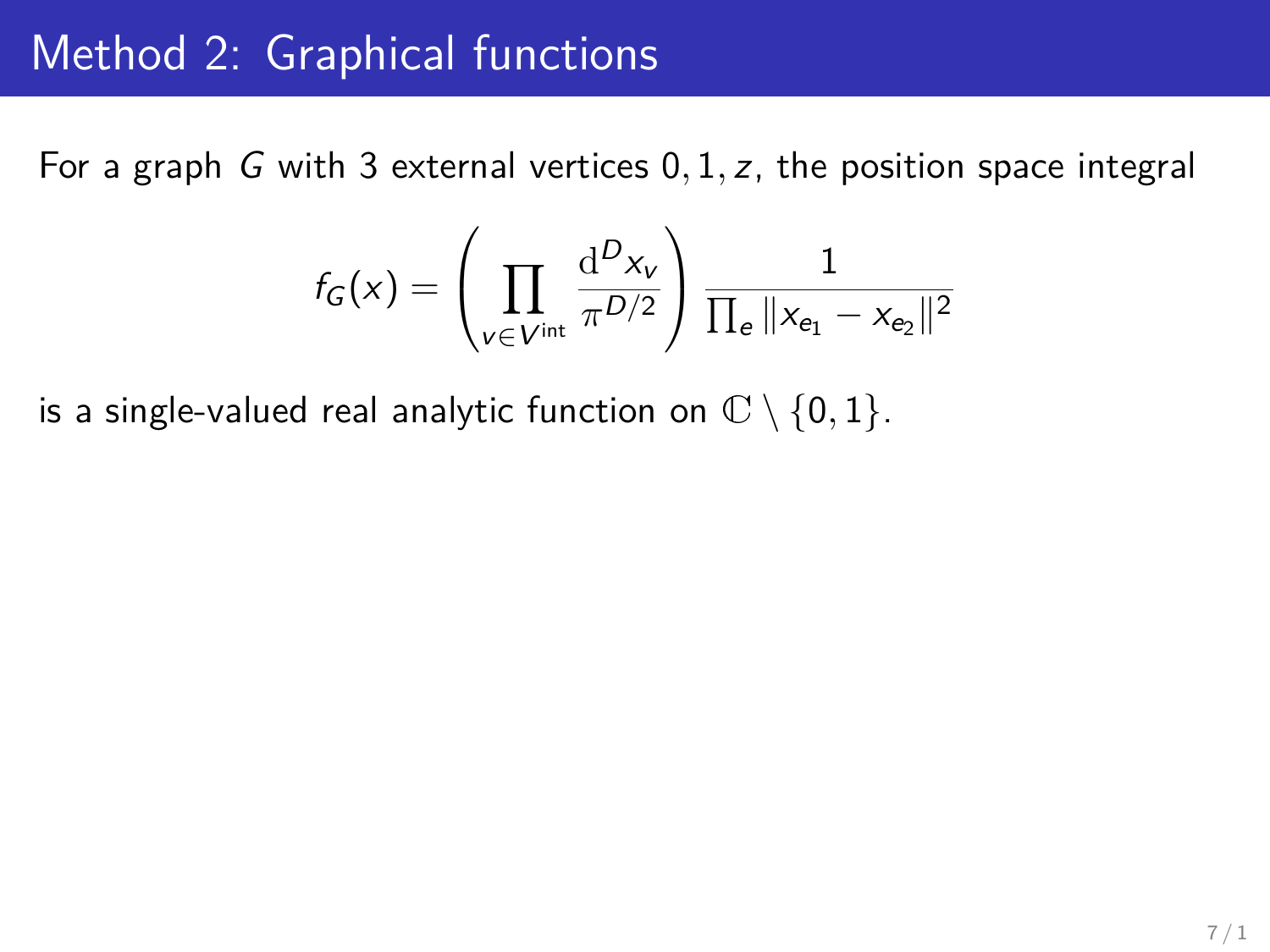#### Method 2: Graphical functions

For a graph G with 3 external vertices 0*,* 1*,* z, the position space integral

$$
f_G(x) = \left(\prod_{v \in V^{\text{int}}} \frac{\mathrm{d}^D x_v}{\pi^{D/2}}\right) \frac{1}{\prod_e ||x_{e_1} - x_{e_2}||^2}
$$

is a single-valued real analytic function on  $\mathbb{C} \setminus \{0, 1\}$ .

- in some cases,  $f_G$  is expressible as single-valued MPL
- many more cases require generalized single-valued hyperlogarithms  $\bullet$ [Schnetz]
- **•** parametric integration of small graphical functions [with M. Golz '15]
- appending edges and vertices via single-valued integration to construct bigger graphical functions [Schnetz '13] (very efficient)
- decomposition algorithm to reduce periods to a basis  $(f$ -alphabet) [Brown '11]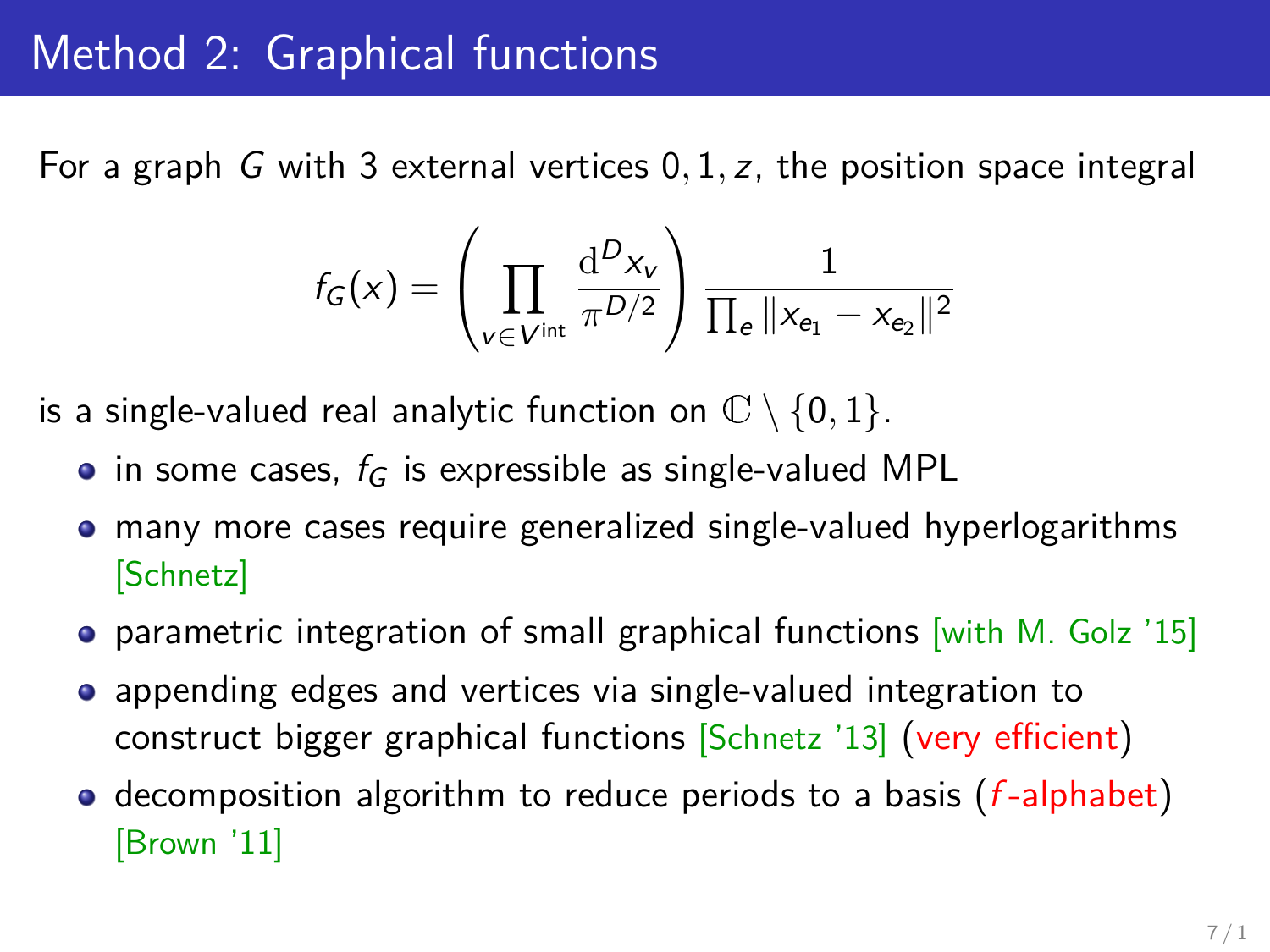# beta function of  $O(N)$  symmetric  $\phi^4$  at 6 loops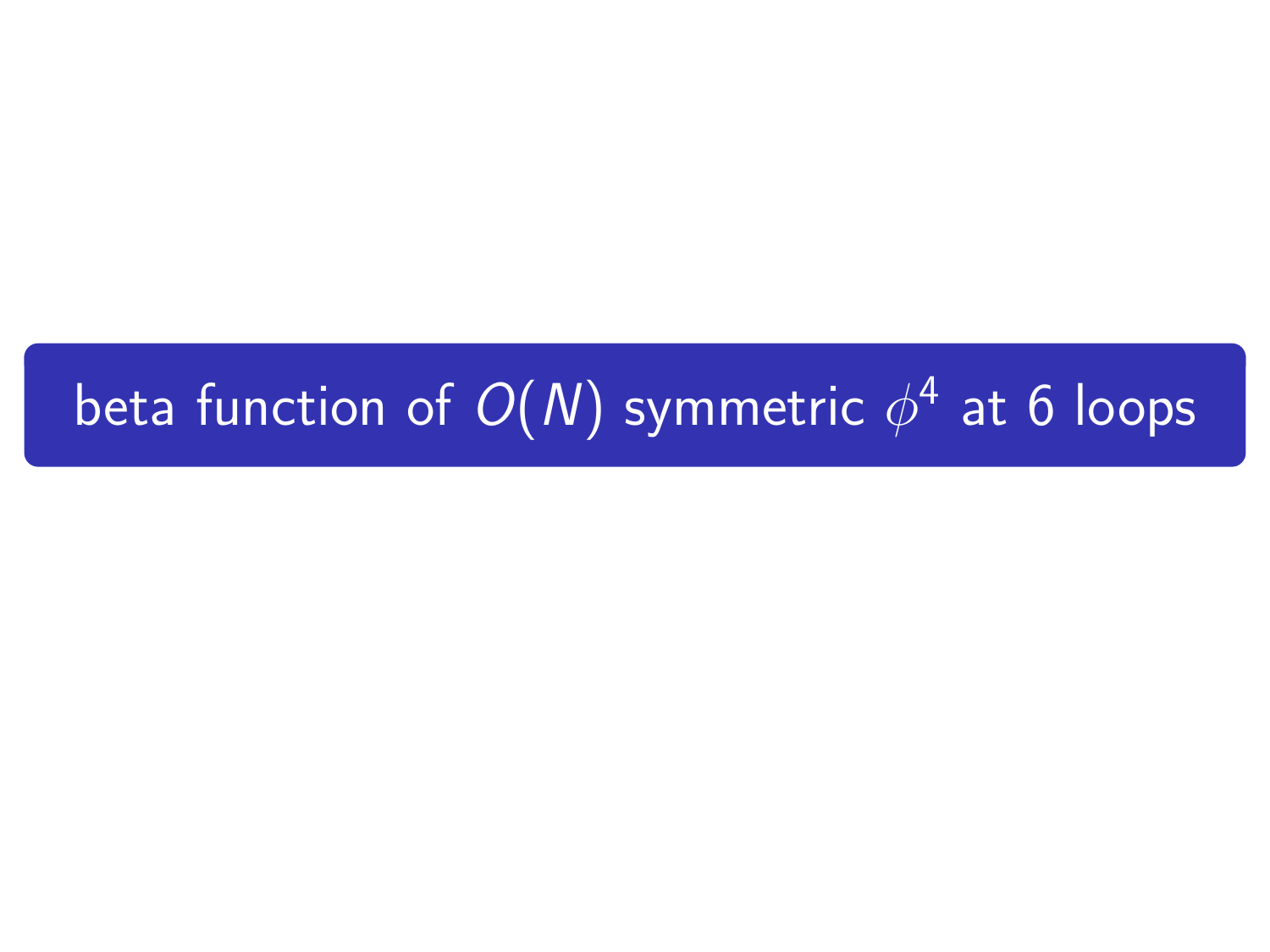3-loop propagators: [Chetyrkin & Tkachov '81]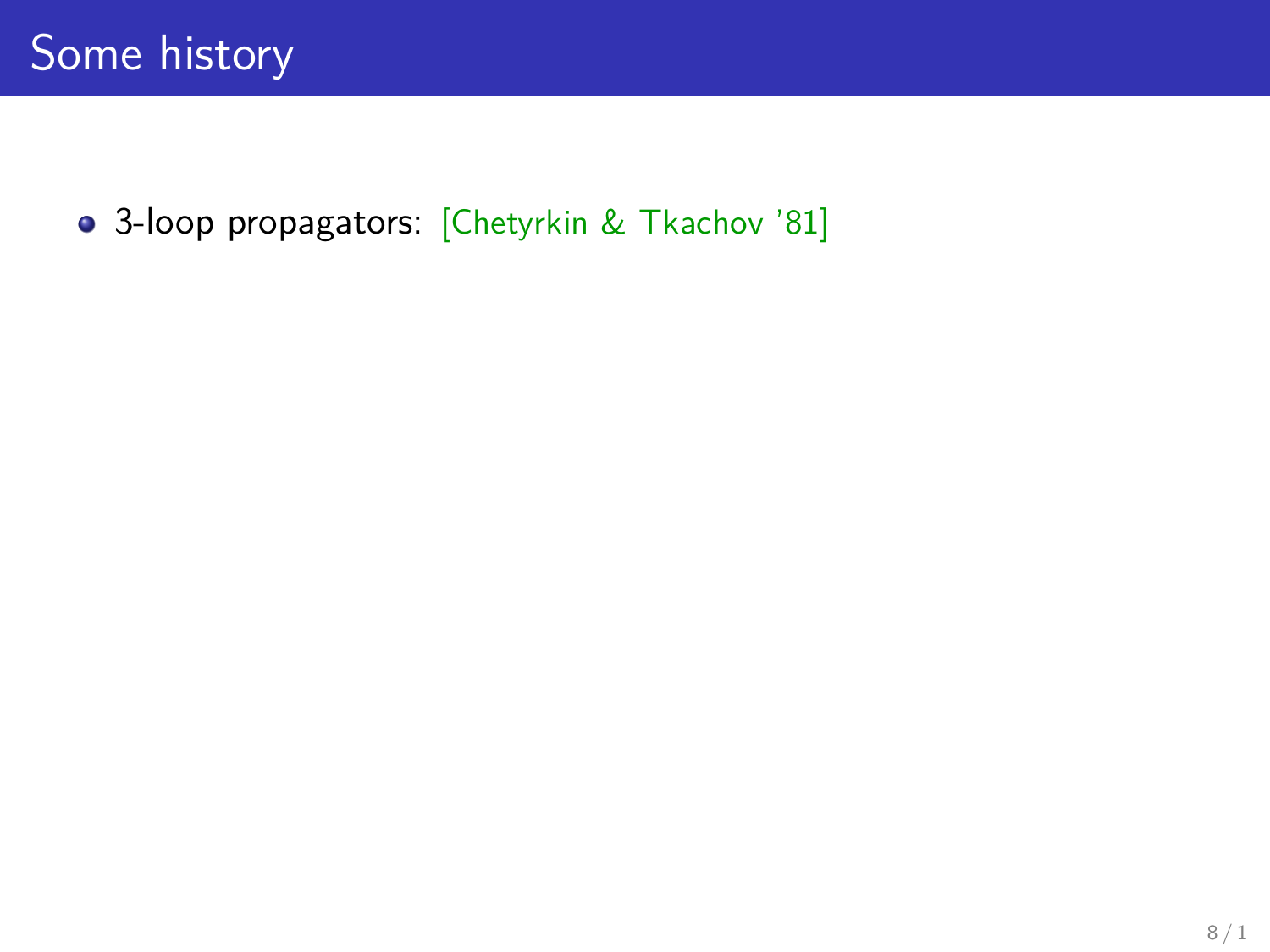- 3-loop propagators: [Chetyrkin & Tkachov '81]
- 5-loop field anomalous dimension [Chetyrkin, Kataev, Tkachov '81]
- 5-loop beta function [Chetyrkin, Gorishny, Larin, Tkachov '83 '86, Kazakov '83]
- corrections: [Kleinert, Neu, Schulte-Frohlinde, Chetyrkin, Larin '91, '93]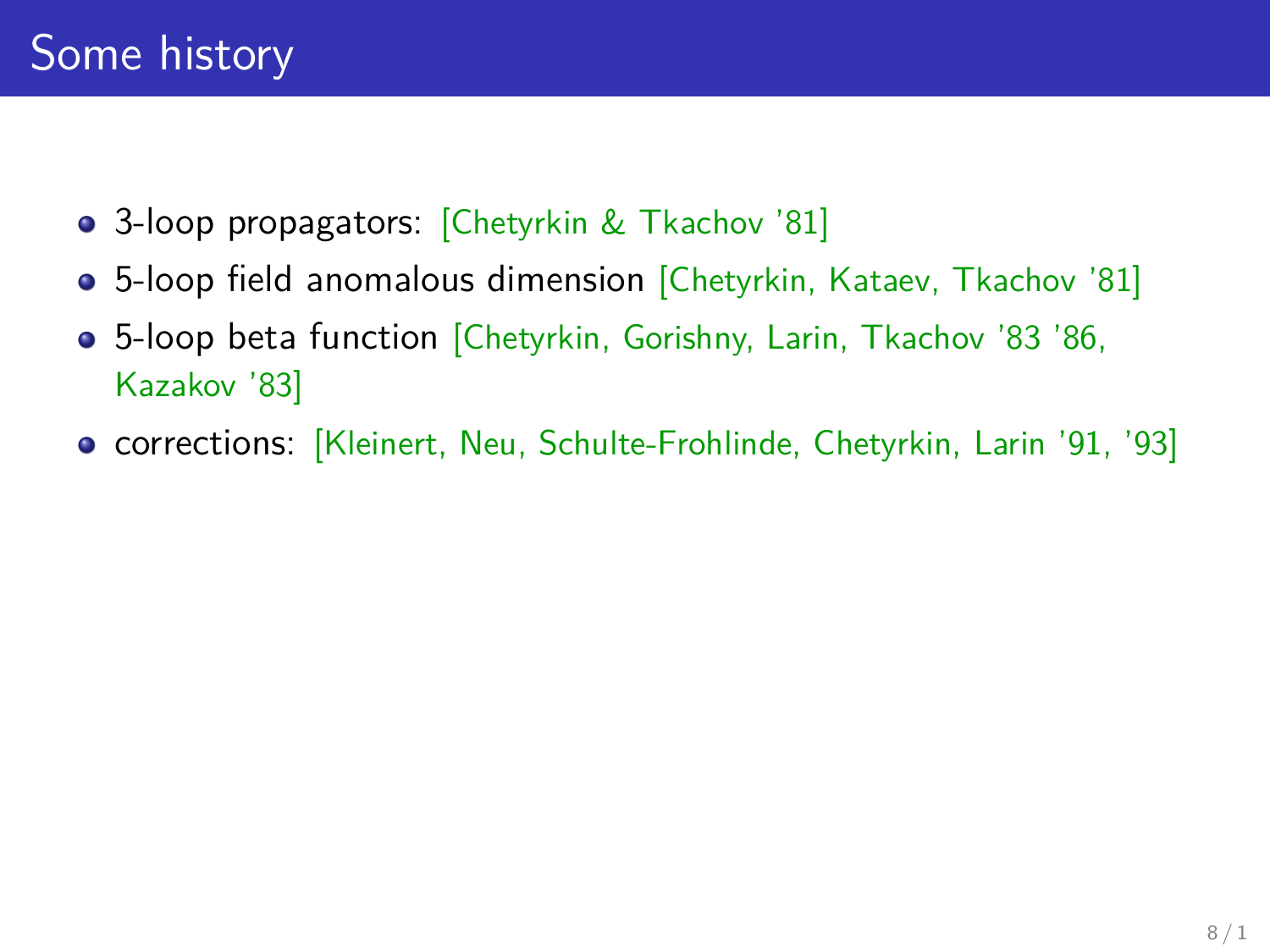- 3-loop propagators: Chetyrkin & Tkachov '81
- 5-loop field anomalous dimension [Chetyrkin, Kataev, Tkachov '81]
- 5-loop beta function [Chetyrkin, Gorishny, Larin, Tkachov '83 '86, Kazakov '83]
- corrections: [Kleinert, Neu, Schulte-Frohlinde, Chetyrkin, Larin '91, '93]
- finite 5-loop propagator [Broadhurst '93]
- numeric checks of all 5-loop results [Adzhemyan, Kompaniets '14]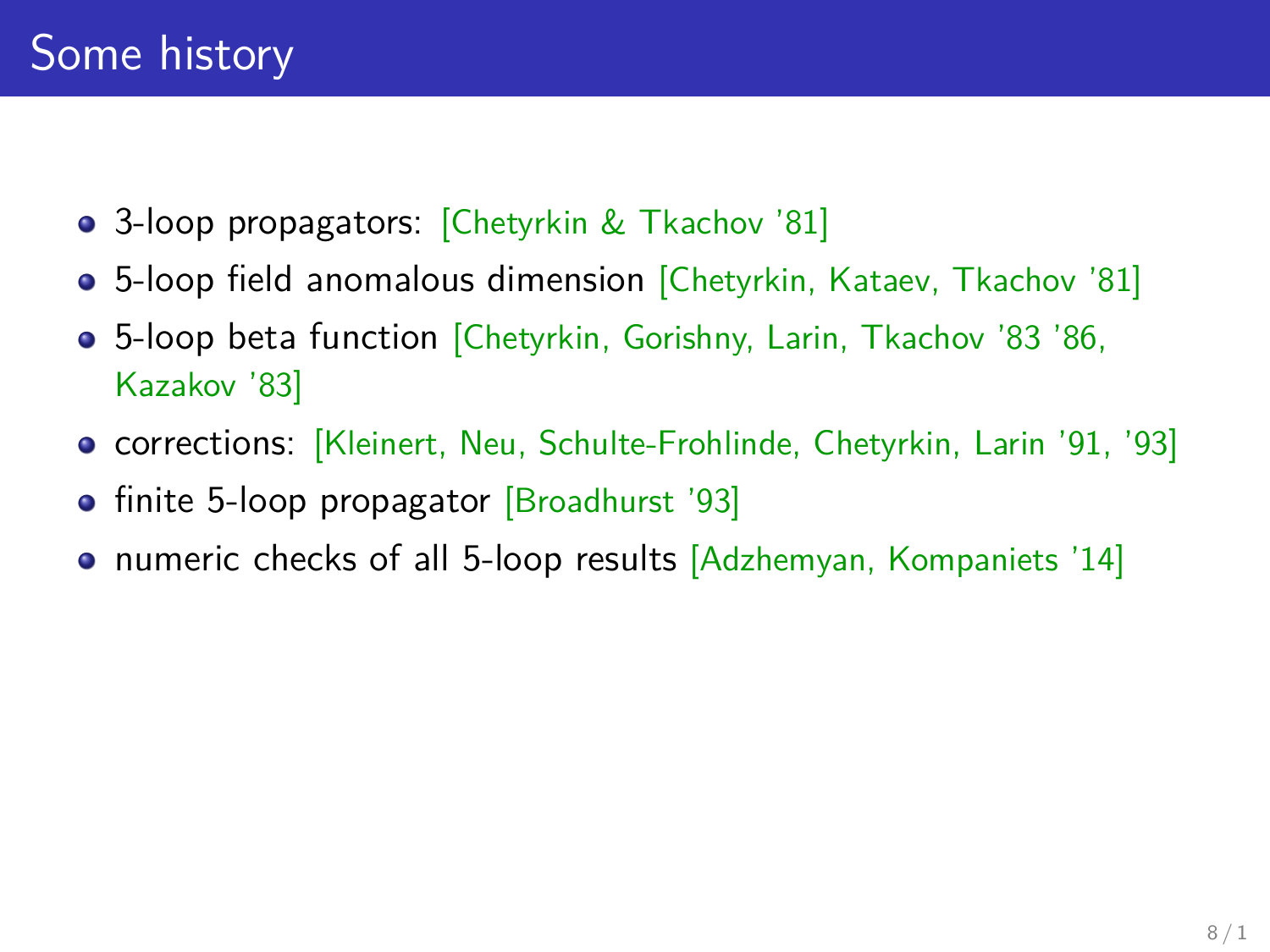- 3-loop propagators: Chetyrkin & Tkachov '81
- 5-loop field anomalous dimension [Chetyrkin, Kataev, Tkachov '81]
- 5-loop beta function [Chetyrkin, Gorishny, Larin, Tkachov '83 '86, Kazakov '83]
- corrections: [Kleinert, Neu, Schulte-Frohlinde, Chetyrkin, Larin '91, '93]
- finite 5-loop propagator [Broadhurst '93]
- numeric checks of all 5-loop results [Adzhemyan, Kompaniets '14]
- 4-loop propagators [Baikov & Chetyrkin, Smirnov & Tentyukov '10] with arbitrary indices [Panzer '13]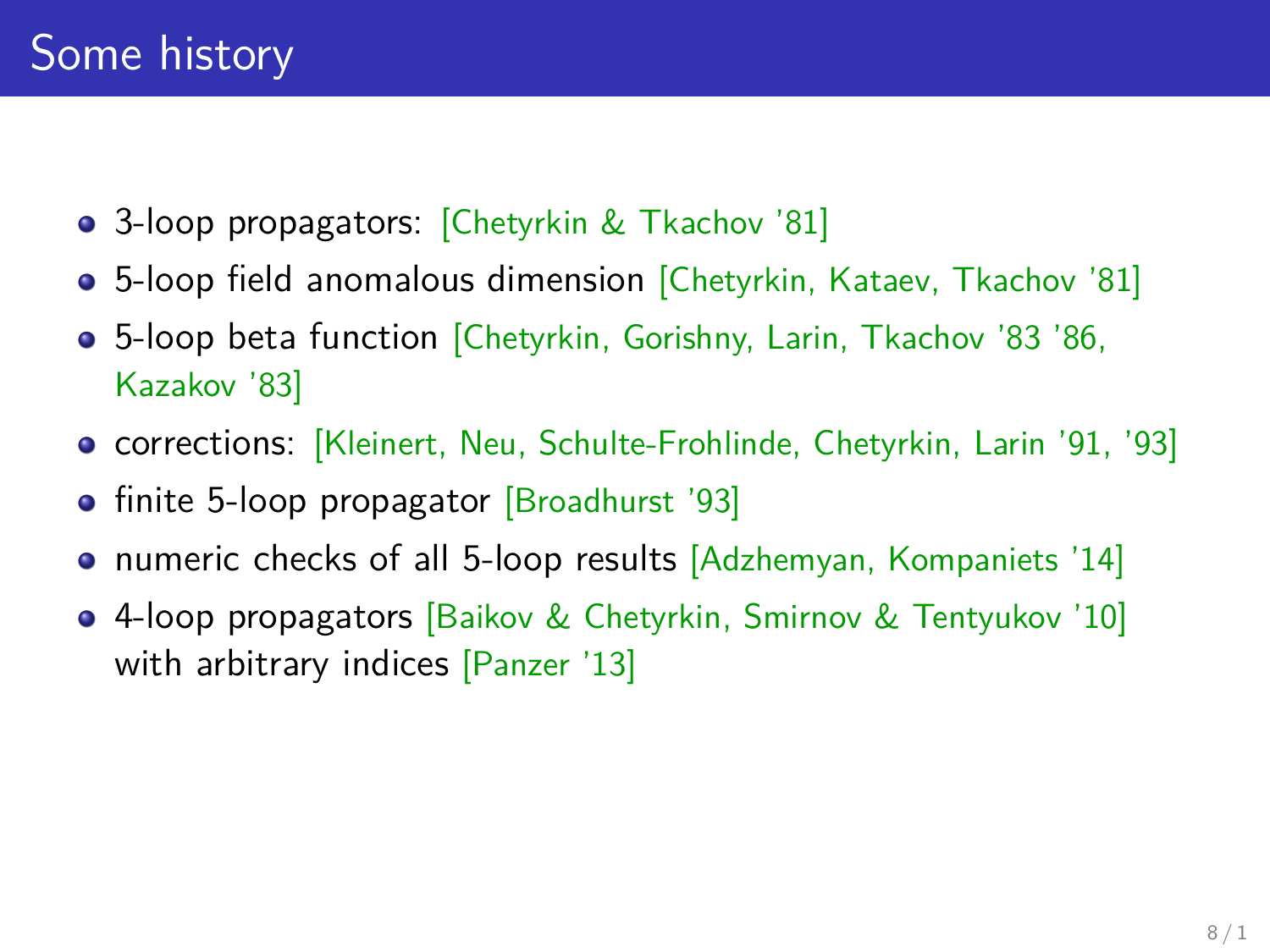- 3-loop propagators: Chetyrkin & Tkachov '81
- 5-loop field anomalous dimension [Chetyrkin, Kataev, Tkachov '81]
- 5-loop beta function [Chetyrkin, Gorishny, Larin, Tkachov '83 '86, Kazakov '83]
- **corrections: [Kleinert, Neu, Schulte-Frohlinde, Chetyrkin, Larin '91, '93]**
- finite 5-loop propagator [Broadhurst '93]
- numeric checks of all 5-loop results [Adzhemyan, Kompaniets '14]
- 4-loop propagators [Baikov & Chetyrkin, Smirnov & Tentyukov '10] with arbitrary indices [Panzer '13]
- 6-loop field anomalous dimension [Batkovich, Kompaniets, Chetyrkin '16]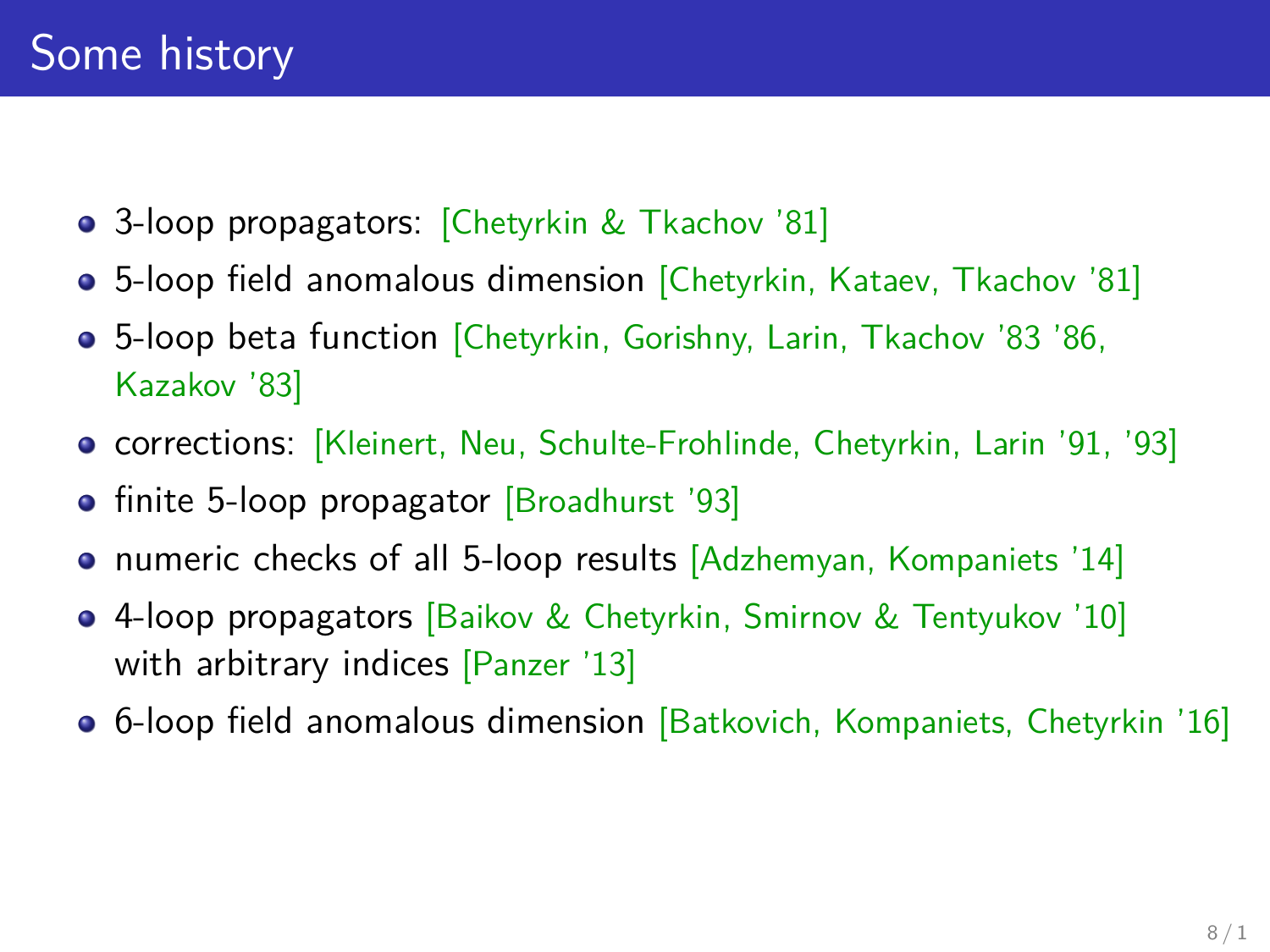- 3-loop propagators: Chetyrkin & Tkachov '81
- 5-loop field anomalous dimension [Chetyrkin, Kataev, Tkachov '81]
- 5-loop beta function [Chetyrkin, Gorishny, Larin, Tkachov '83 '86, Kazakov '83]
- corrections: [Kleinert, Neu, Schulte-Frohlinde, Chetyrkin, Larin '91, '93]
- finite 5-loop propagator [Broadhurst '93]
- numeric checks of all 5-loop results [Adzhemyan, Kompaniets '14]
- 4-loop propagators [Baikov & Chetyrkin, Smirnov & Tentyukov '10] with arbitrary indices [Panzer '13]
- 6-loop field anomalous dimension [Batkovich, Kompaniets, Chetyrkin '16]
- **•** primitives up to 7 loops: census Schnetz '10]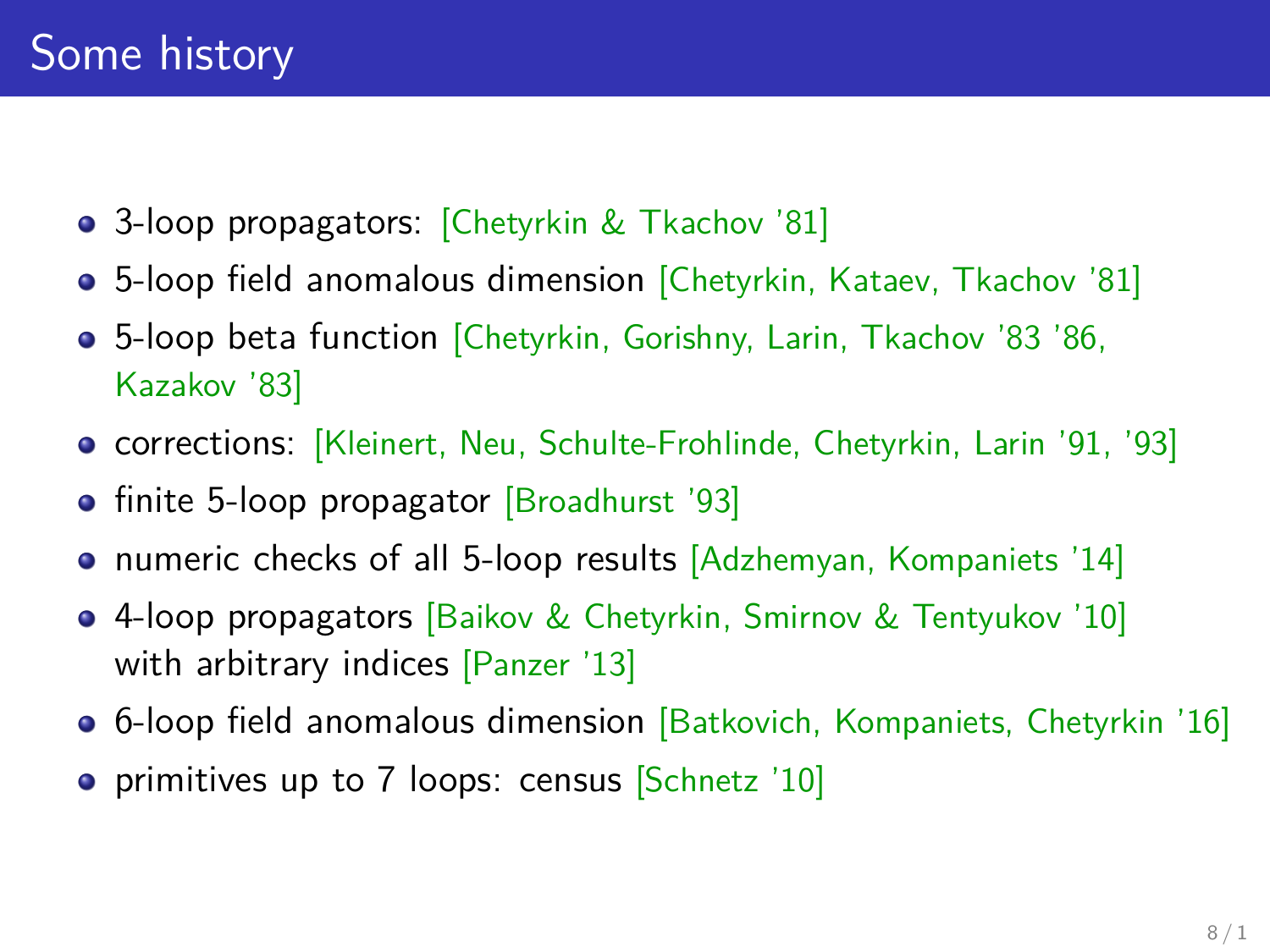- infrared rearrangement: reduction to p-integrals with  $L 1$  loops
- $R^*$  [talk by Chetyrkin]
- factorization of 1-scale subgraphs

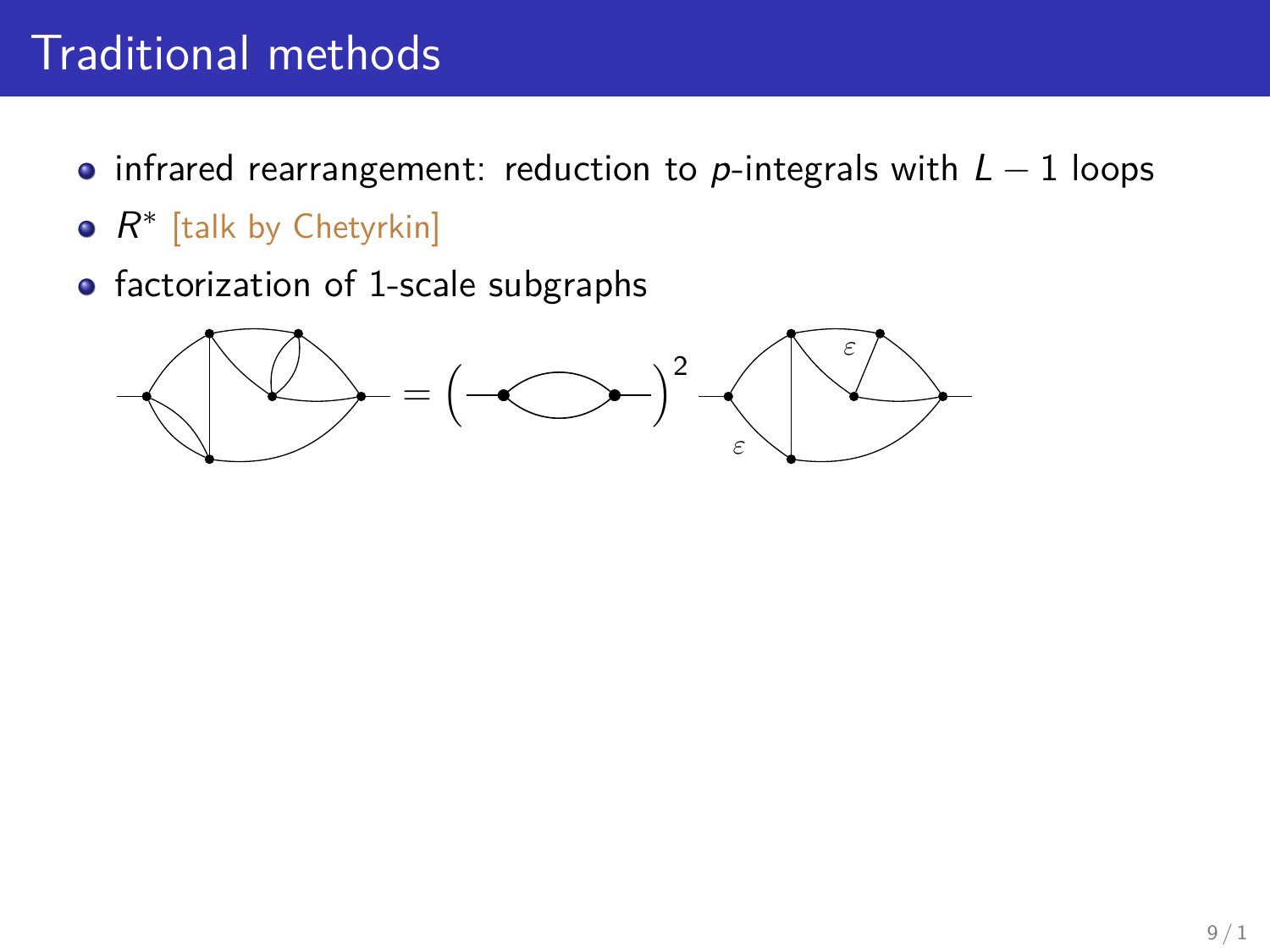- infrared rearrangement: reduction to p-integrals with  $L 1$  loops
- $R^*$  [talk by Chetyrkin]
- factorization of 1-scale subgraphs

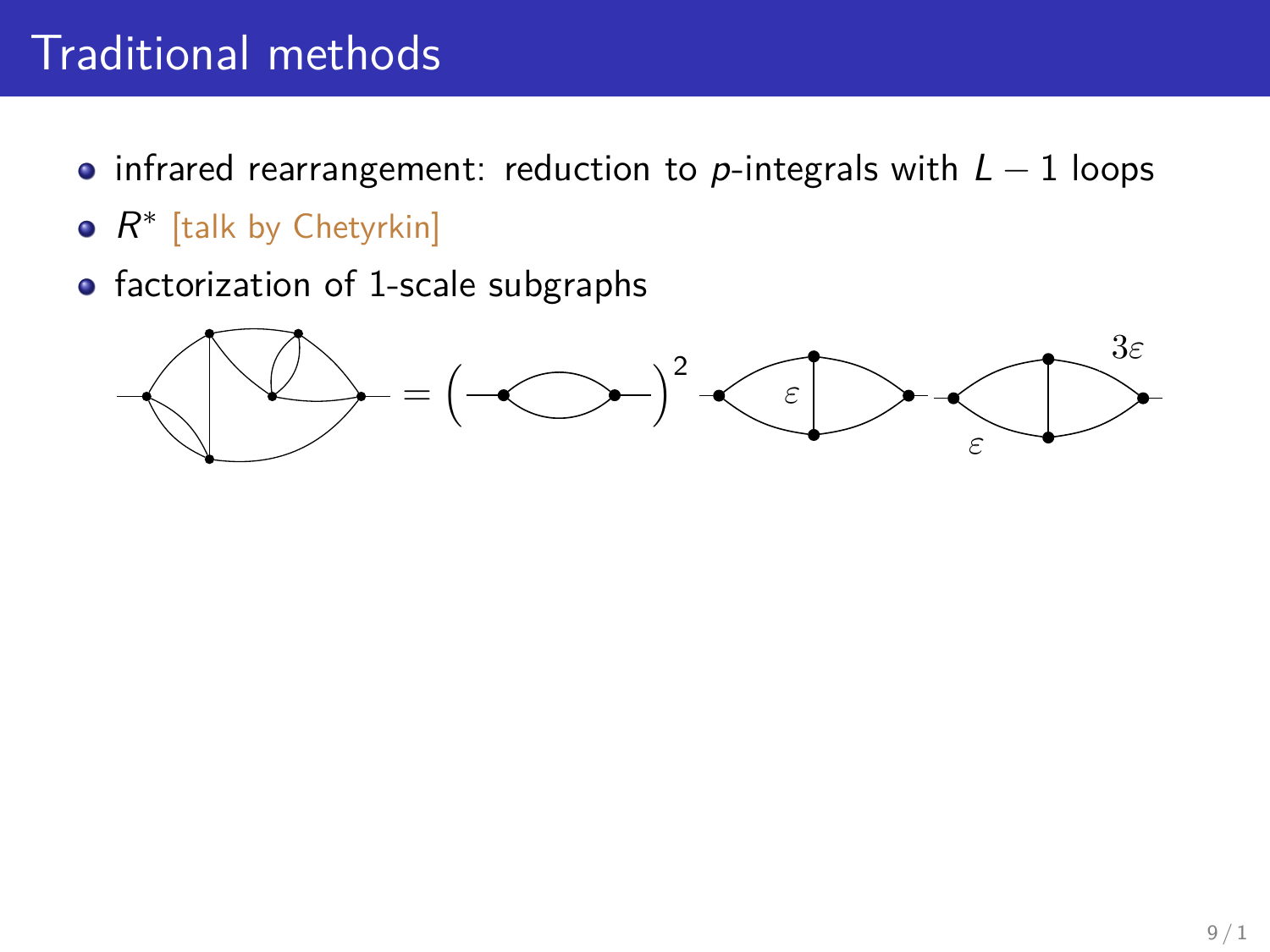- infrared rearrangement: reduction to p-integrals with  $L 1$  loops
- $R^*$  [talk by Chetyrkin]
- $\bullet$  factorization of 1-scale subgraphs



• IBP: works currently up to 4 loops

Automatized and implemented (open source) [Batkovich & Kompaniets '14].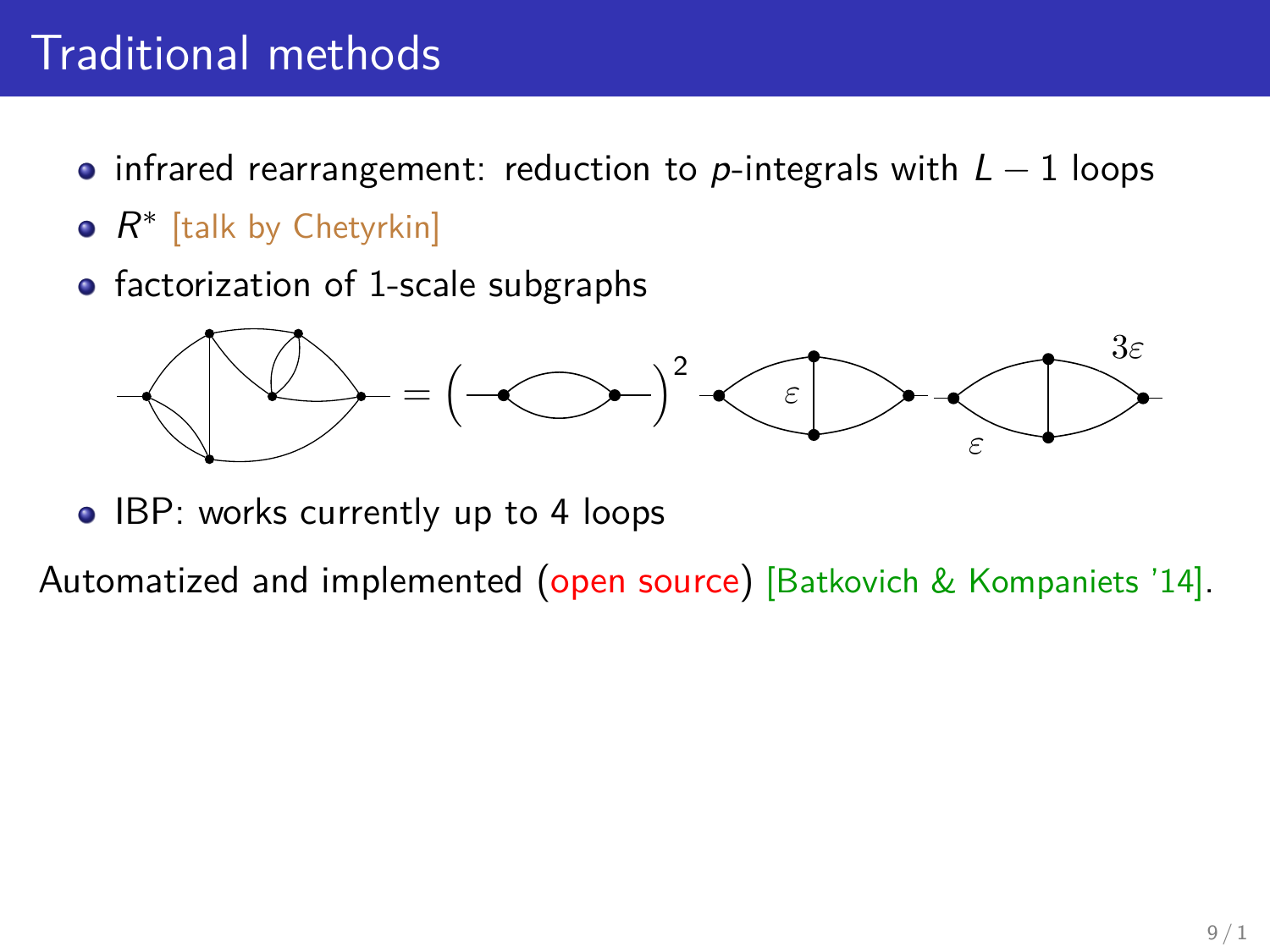- infrared rearrangement: reduction to p-integrals with  $L 1$  loops
- $R^*$  [talk by Chetyrkin]
- factorization of 1-scale subgraphs



• IBP: works currently up to 4 loops

Automatized and implemented (open source) [Batkovich & Kompaniets '14].

Fail at 6 loops when irreducible 5-loop p-integrals remain:

- **•** field anomalous dimension: 2 irreducible integrals solved [Batkovich, Kompaniets, Chetyrkin '16]
- beta function: 12 irreducible integrals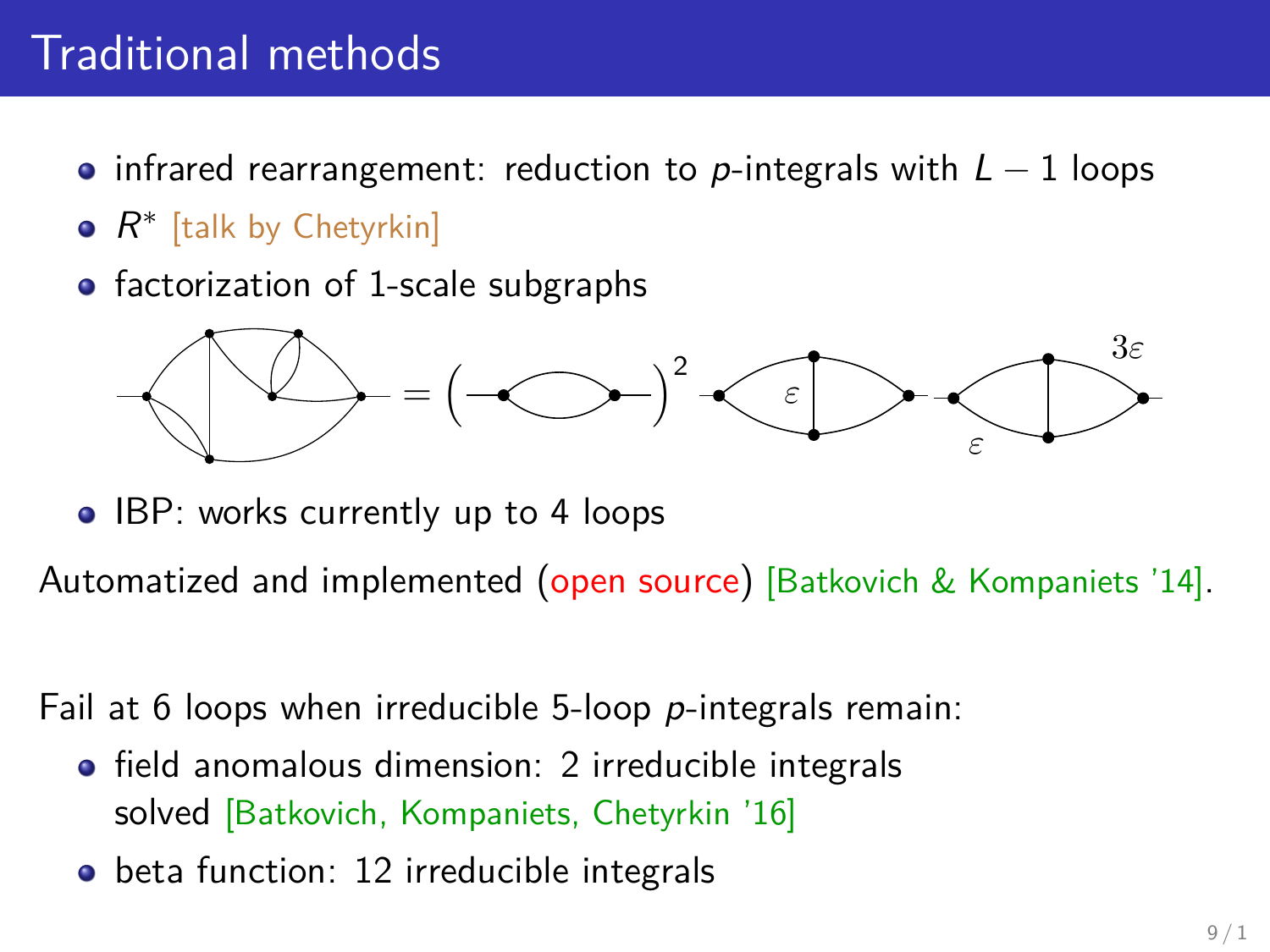## irreducible (not 4-loop reducible) 6-loop *φ* 4 integrals

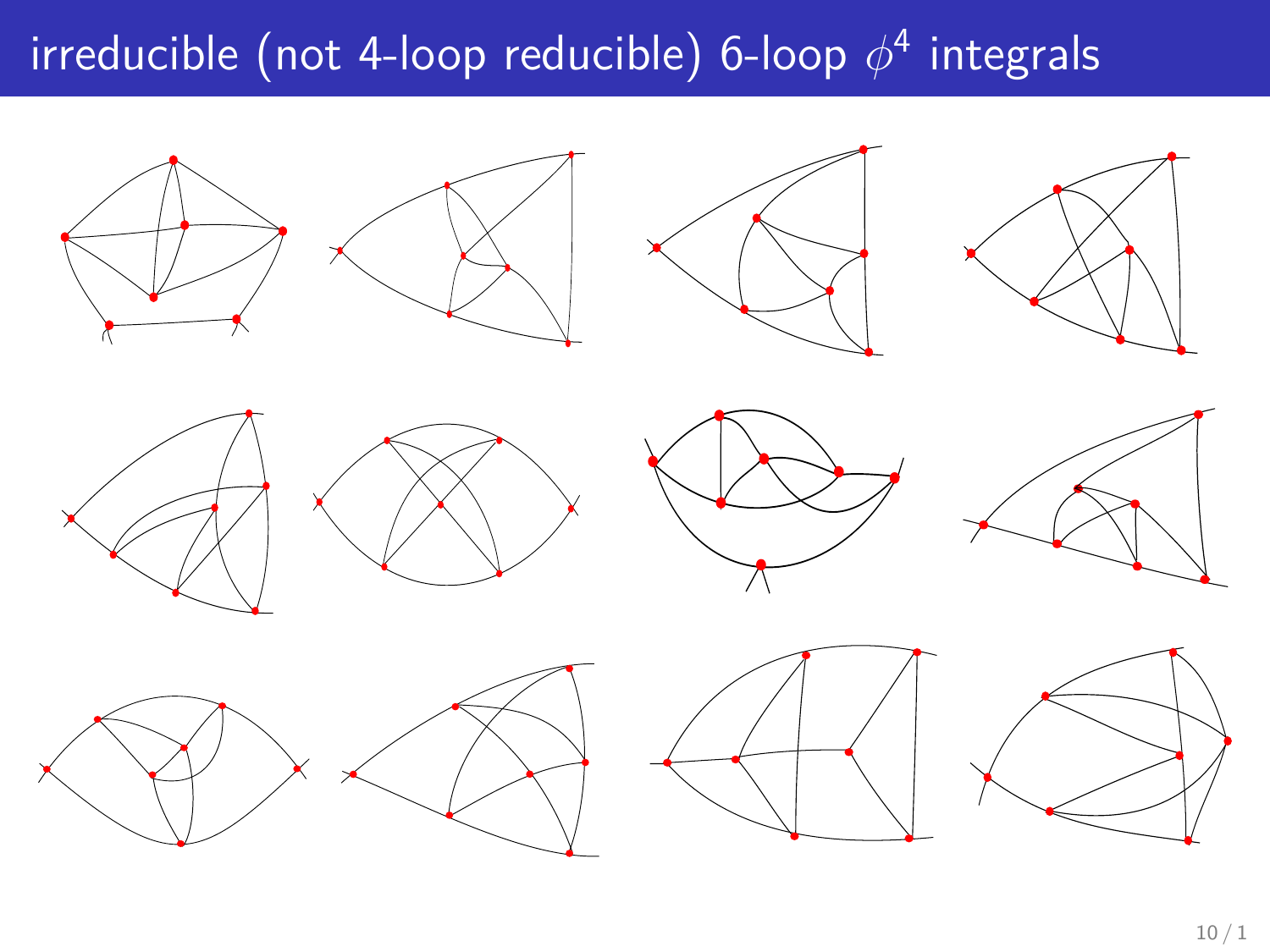## New approaches

**• integration of**  $\alpha$ **/Schwinger/Feynman parameters [Brown '08, Panzer** '15]

(for integrals without subdivergences)

- **o** master integrals without subdivergences [von Manteuffel, Panzer, Schabinger '15] (not used here)
- **•** linear combinations without subdivergences
- **o** one-scale renormalisation scheme [Brown & Kreimer '13]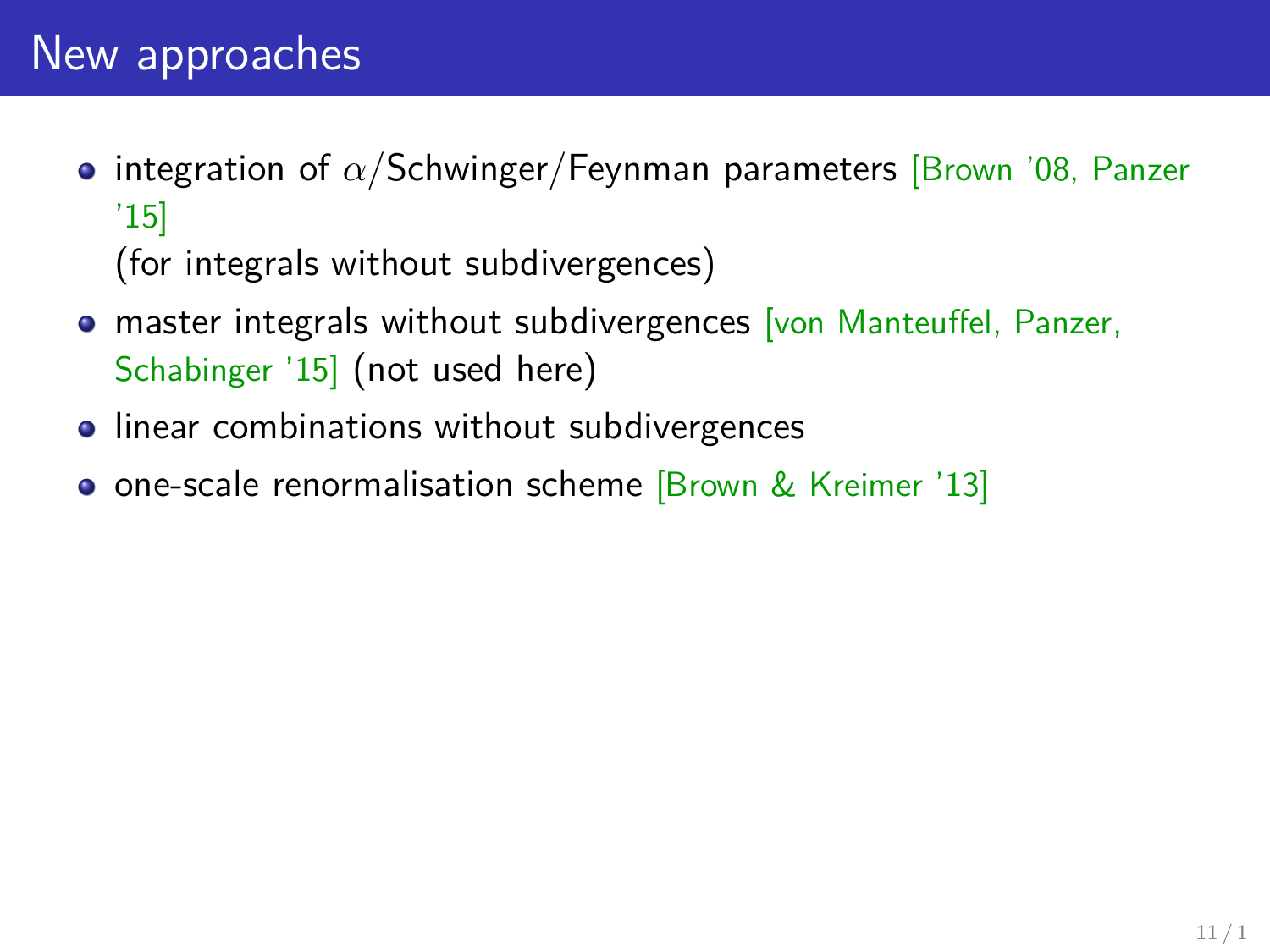**• integration of**  $\alpha$ **/Schwinger/Feynman parameters [Brown '08, Panzer** '15]

(for integrals without subdivergences)

- **o** master integrals without subdivergences [von Manteuffel, Panzer, Schabinger '15] (not used here)
- **•** linear combinations without subdivergences
- **o** one-scale renormalisation scheme [Brown & Kreimer '13]
- graphical functions [Schnetz '13]
- **e** generalized single-valued hyperlogarithms [Schnetz '15]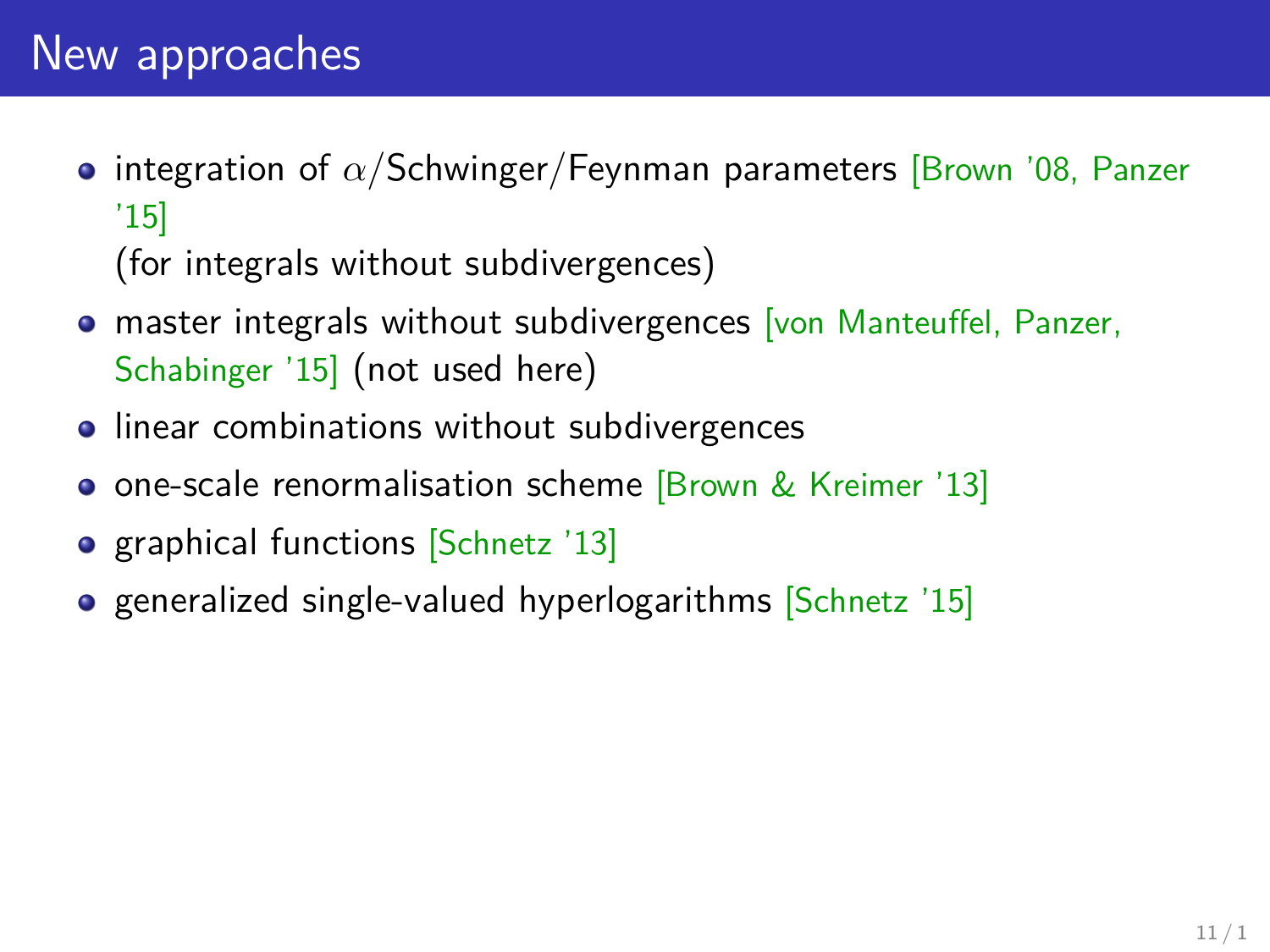**• integration of**  $\alpha$ **/Schwinger/Feynman parameters [Brown '08, Panzer** '15]

(for integrals without subdivergences)

- **o** master integrals without subdivergences [von Manteuffel, Panzer, Schabinger '15] (not used here)
- **•** linear combinations without subdivergences
- **o** one-scale renormalisation scheme [Brown & Kreimer '13]
- graphical functions [Schnetz '13]
- **e** generalized single-valued hyperlogarithms [Schnetz '15]

 $\phi^4$  theory has only very few graphs:

| # loops $1 \t2 \t3 \t4 \t5$                   |  |  |  |
|-----------------------------------------------|--|--|--|
| # 4-point graphs $1 \t2 \t8 \t26 \t124 \t627$ |  |  |  |

We do not use any IBP reductions and compute all Feynman integrals.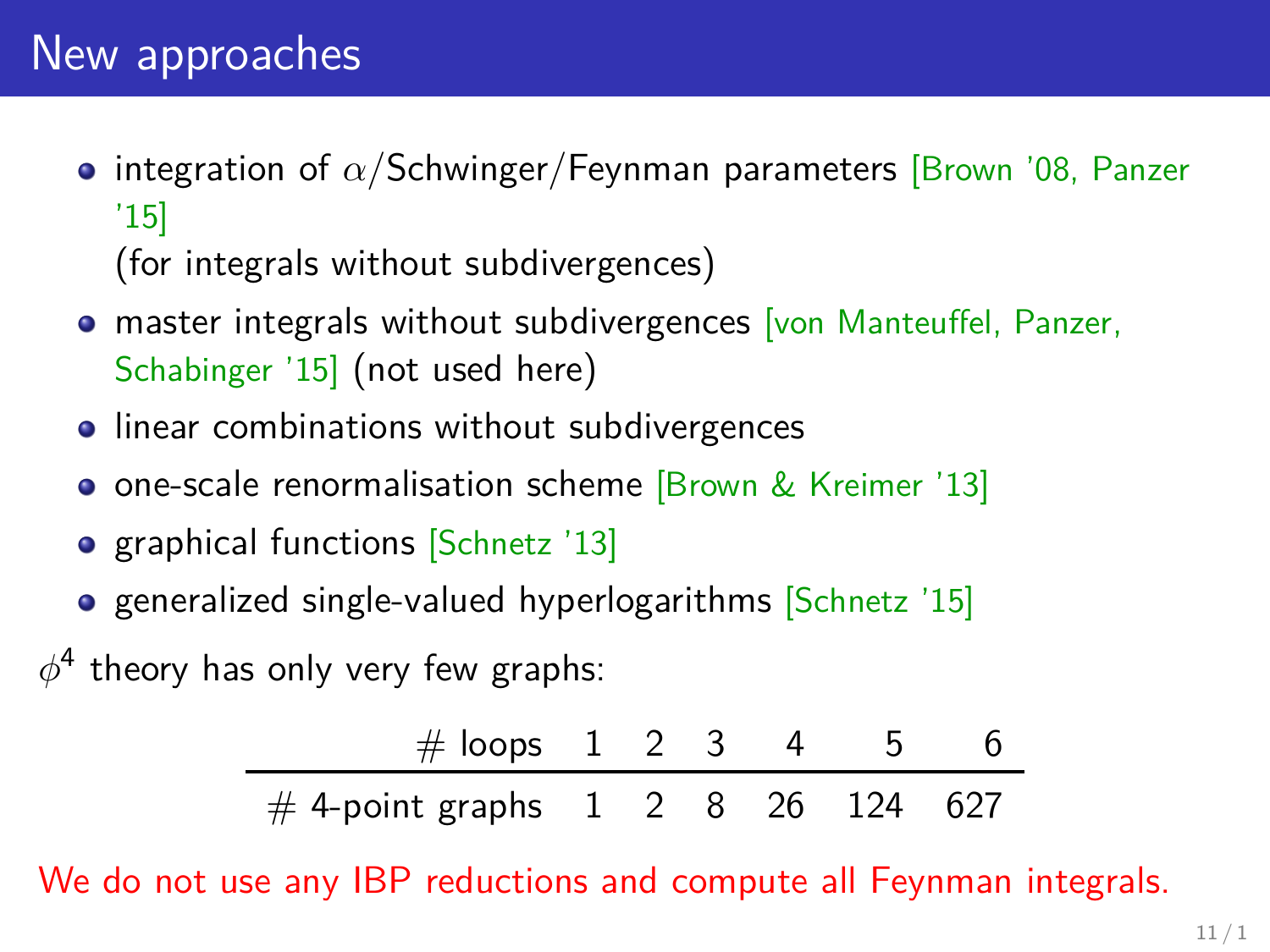#### one-scale renormalization scheme

BPHZ renormalization of log. UV subdivergences via forest formula:

$$
\Phi_R(G) = \sum_{F \in \mathcal{F}(G)} (-1)^F \prod_{\gamma \in G} \Phi^0(\gamma) \Phi(G/\gamma)
$$

ldea [Brown & Kreimer '13]: Choose  $\Phi^0(\gamma):=\left.\Phi(\gamma^0)\right|_{\rho^2=1}$  to be 1-scale!



- $\bullet \Phi_R(G)$  is a convergent integral at  $\varepsilon = 0 \ (\Rightarrow$  HyperInt)
- except for the wanted  $\Phi(G)$ , all terms on the RHS are products of lower-loop p-integrals
- easy to implement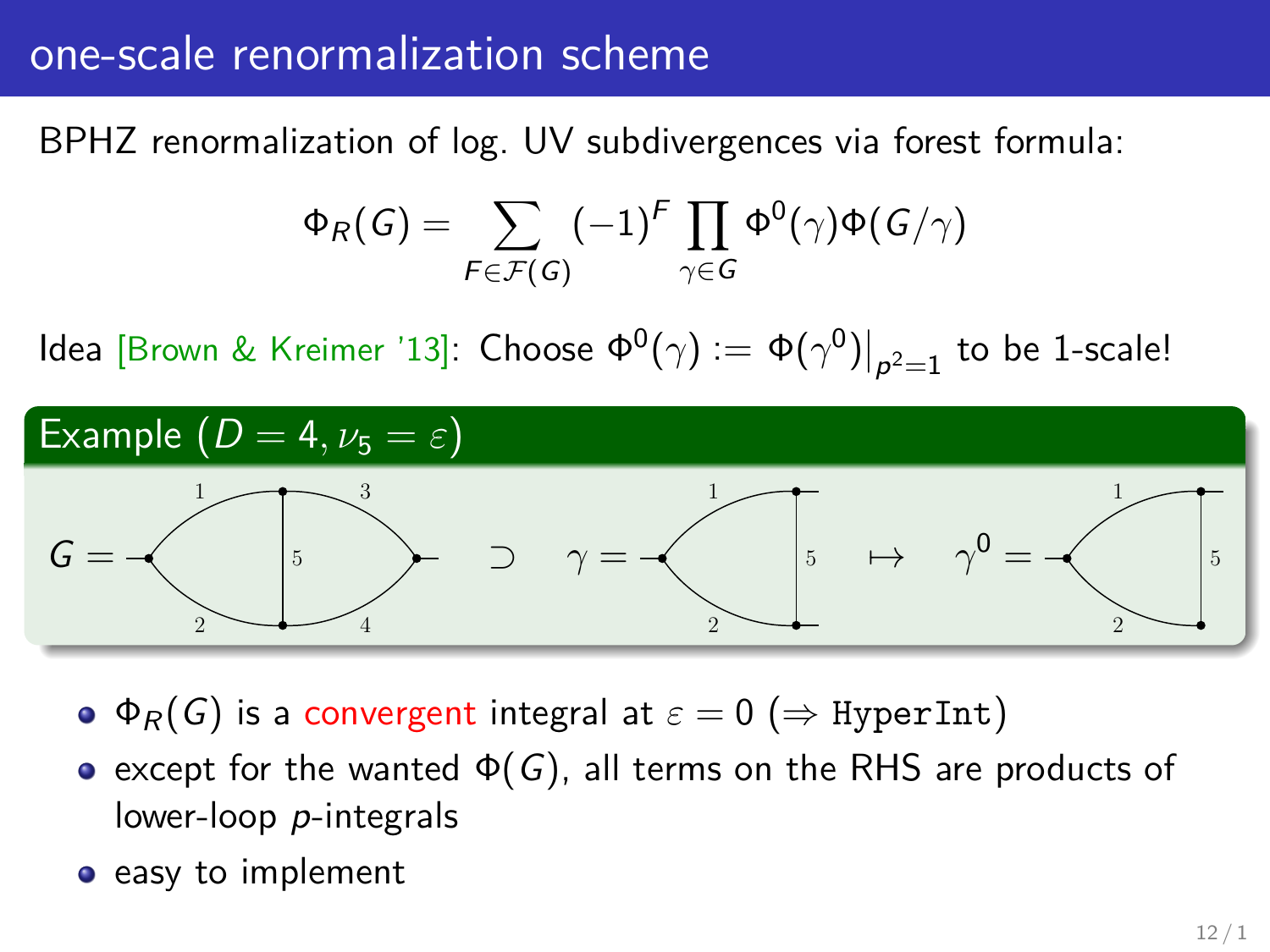#### Automatization

Pipeline:

- **•** compute the forest formula and assign infrared-safe one-scale structures Φ<sup>0</sup> (*γ*) (⇒ Python)
- integrate the (convergent)  $\partial_{\boldsymbol{\rho}^2} \Phi_R(G) \ (\Rightarrow{\rm HyperInt})$
- solve the forest formula for  $\Phi(G)$ , using products of lower-loop integrals ( $\Rightarrow$  Python)

The 5-loop calculation runs in about a day on a single thread; factor *<* 100 for 6 loops.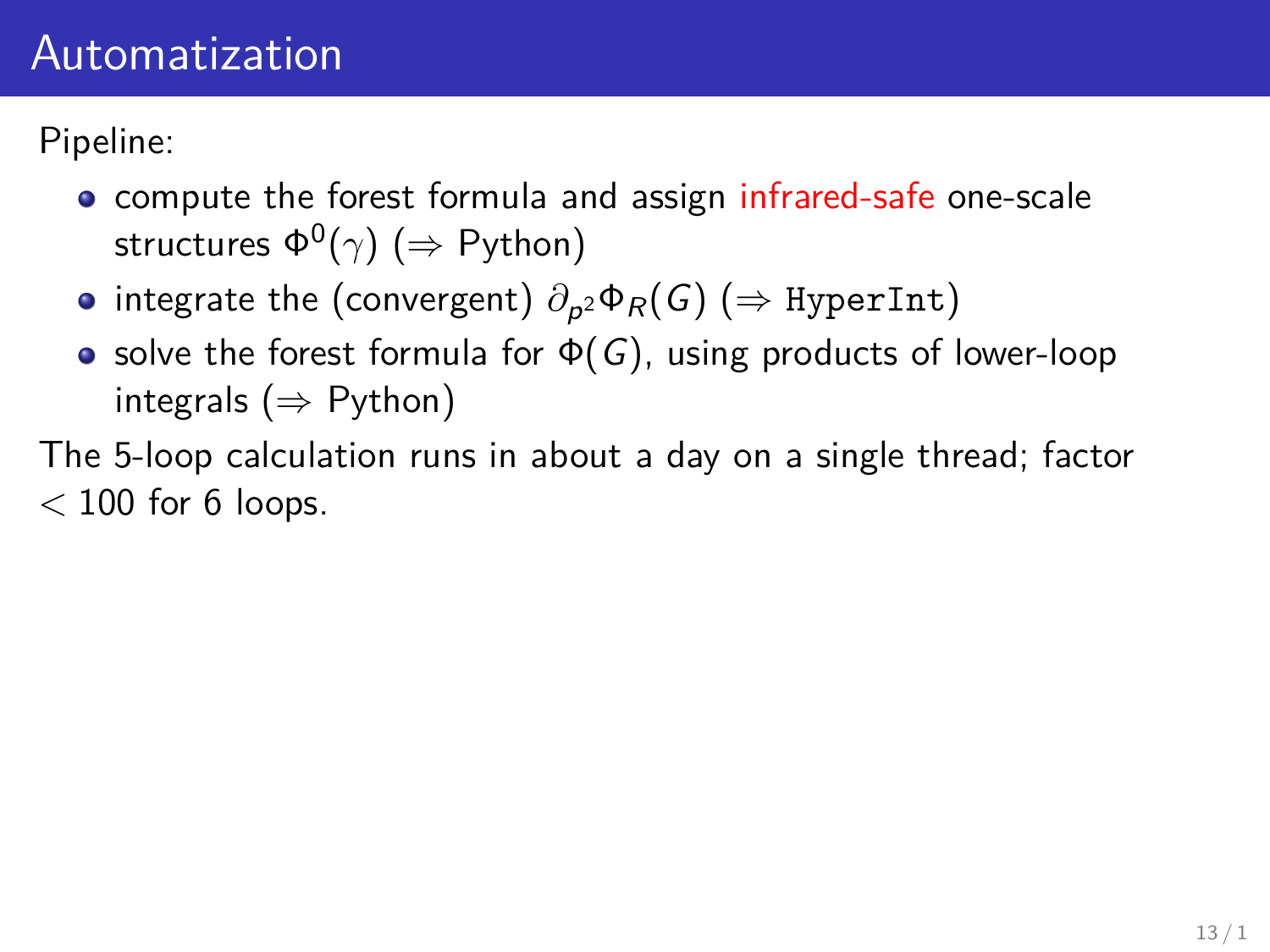#### Automatization

Pipeline:

- **•** compute the forest formula and assign infrared-safe one-scale structures Φ<sup>0</sup> (*γ*) (⇒ Python)
- integrate the (convergent)  $\partial_{\boldsymbol{\rho}^2} \Phi_R(G) \ (\Rightarrow{\rm HyperInt})$
- solve the forest formula for  $\Phi(G)$ , using products of lower-loop integrals ( $\Rightarrow$  Python)
- The 5-loop calculation runs in about a day on a single thread; factor *<* 100 for 6 loops.
	- analytic calculation without  $R^*$
	- only a single number is put in by hand:  $P_{6,4} = K_{4,4}$  (not linearly reducible)
	- **o** strong checks:
		- **Schnetz'** calculation
		- traditional approach  $+$  12 irreducible integrals computed with HyperInt via primitive linear combinations
		- sector decomposition [Kompaniets]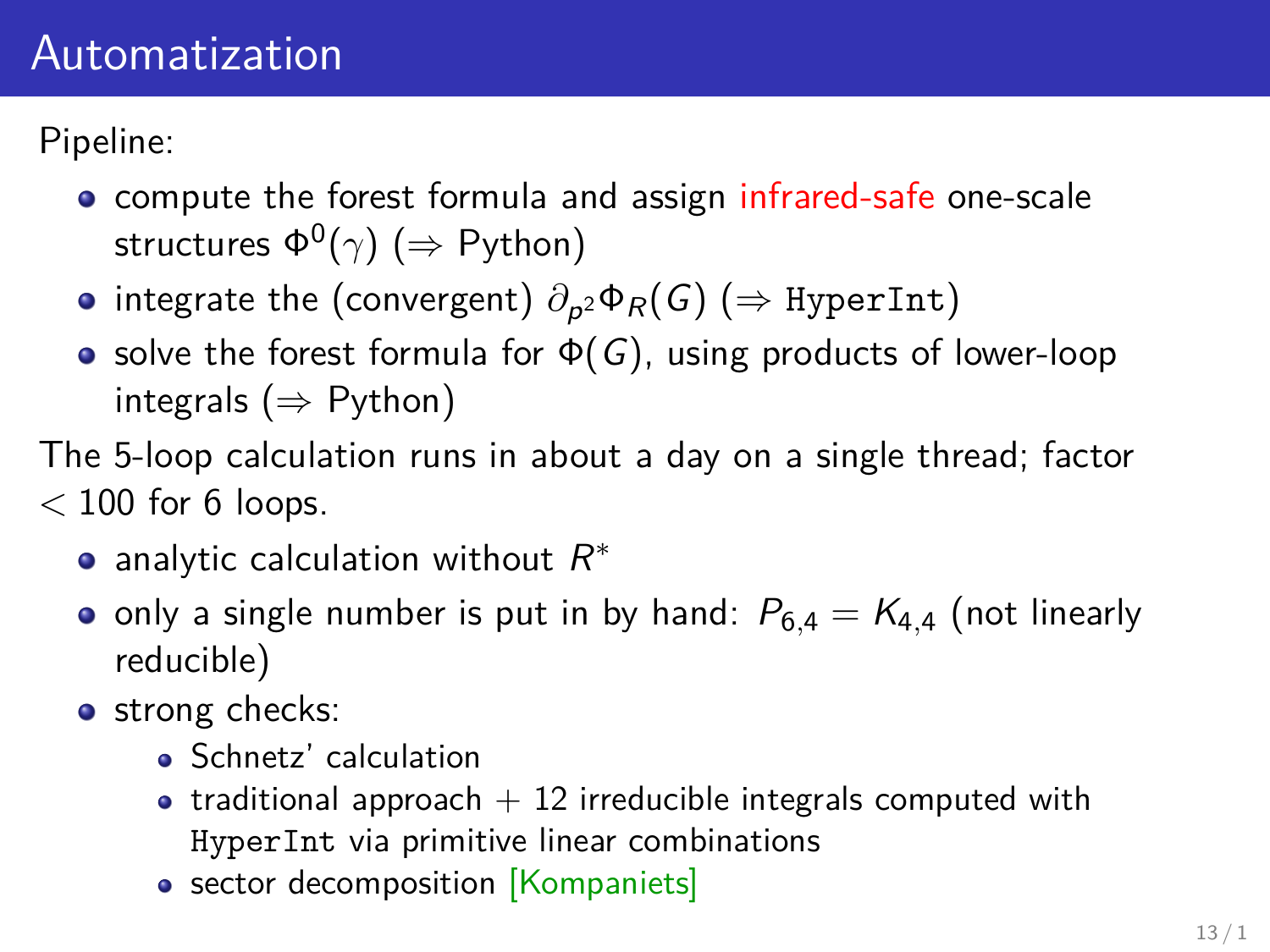Result 
$$
(N = 1)
$$
,  $D = 4 - 2\varepsilon$ 

$$
\beta^{\overline{\text{MS}}}(g) = -2\varepsilon g + 3g^2 - \frac{17}{3}g^3 + \left(\frac{145}{8} + 12\zeta_3\right)g^4
$$
  
– 
$$
\left(120\zeta_5 - 18\zeta_4 + 78\zeta_3 + \frac{3499}{48}\right)g^5
$$
  
+ 
$$
\left(1323\zeta_7 + 45\zeta_3^2 - \frac{675}{2}\zeta_6 + 987\zeta_5 - \frac{1189}{8}\zeta_4 + \frac{7965}{16}\zeta_3 + \frac{764621}{2304}\right)g^6
$$
  
- 
$$
\left(\frac{46112}{3}\zeta_9 + 768\zeta_3^3 + \frac{51984}{25}\zeta_{3,5} - \frac{264543}{25}\zeta_8 + 4704\zeta_3\zeta_5 + \frac{63627}{5}\zeta_7 - 162\zeta_3\zeta_4 + \frac{8678}{5}\zeta_3^2 - \frac{6691}{2}\zeta_6 + \frac{63723}{10}\zeta_5 - \frac{16989}{16}\zeta_4 + \frac{779603}{240}\zeta_3 + \frac{18841427}{11520}\right)g^7
$$
  
+ 
$$
\mathcal{O}\left(g^8\right)
$$

Numerical values:

$$
\approx -2 \epsilon g+3 g^2-5.7 g^3+32.6 g^4-271.6 g^5+2848.6 g^6-34776.1 g^7+{\cal O} \left(g^8\right)
$$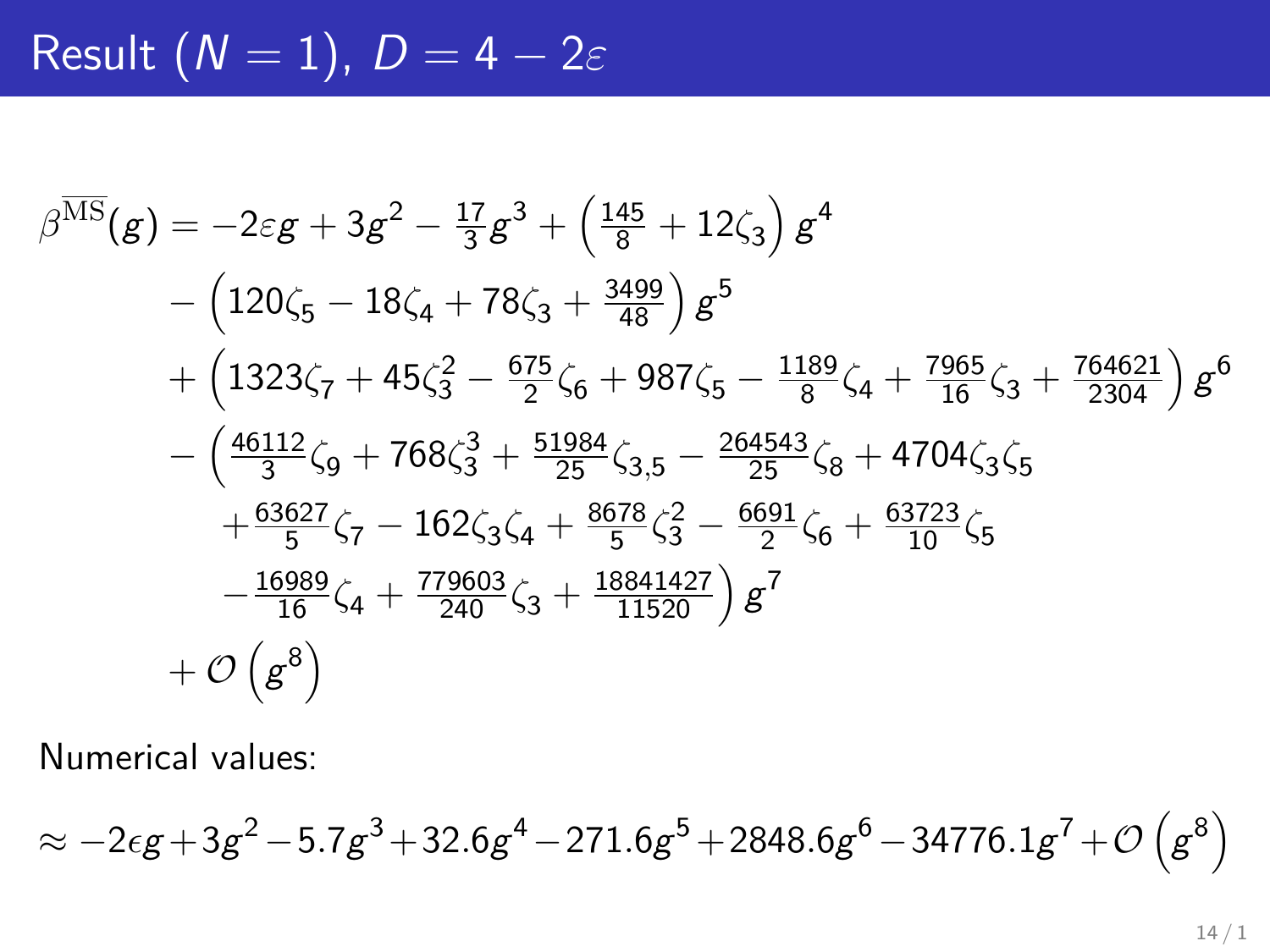# A Galois coaction on  $\phi^4$  periods?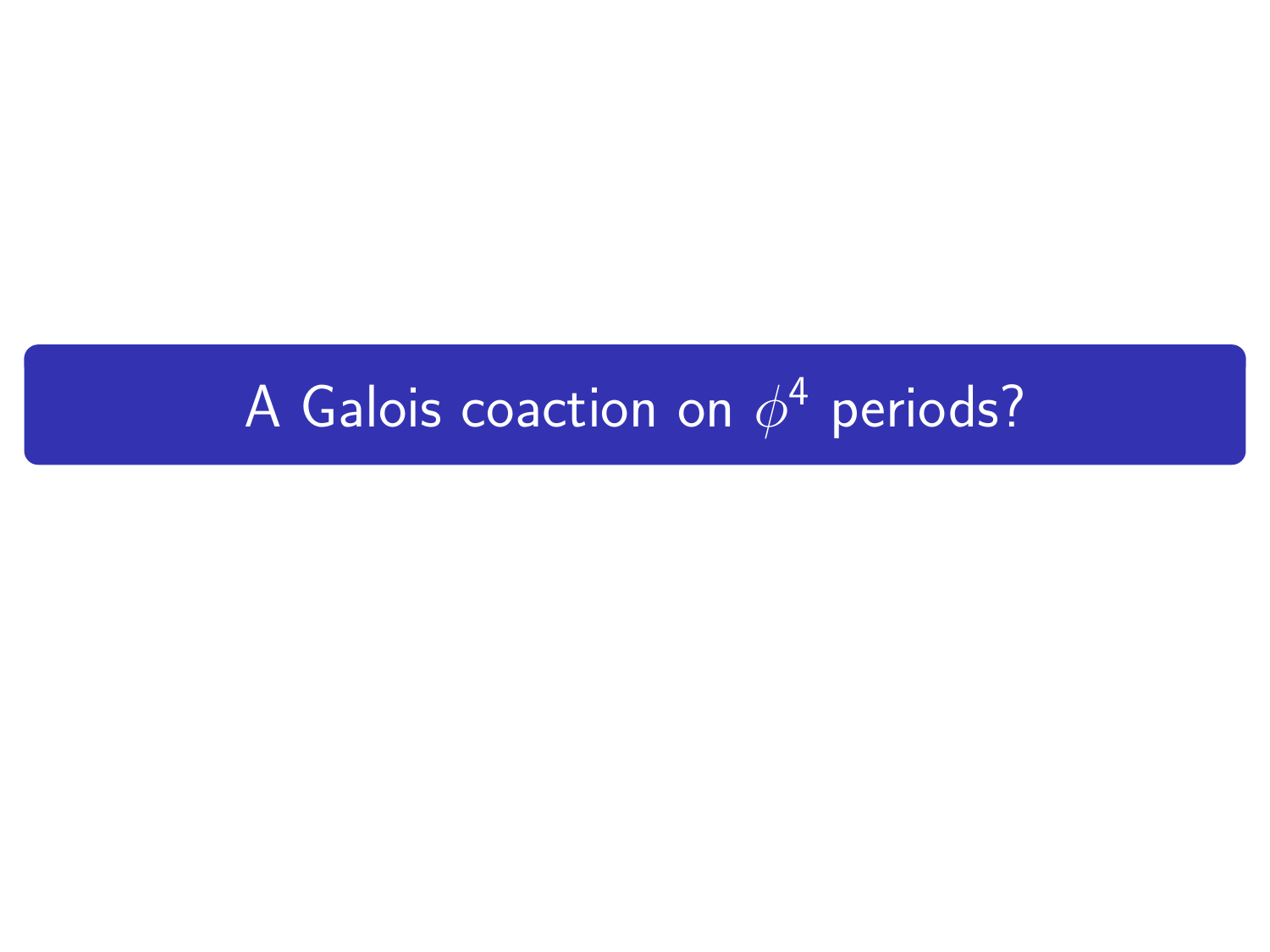#### Theorem (Deligne)

For  $N \in \{1, 2, 3, 4, 6, 8\}$ , the algebra of motivic MPL at Nth roots of unity is isomorphic to a freely generated shuffle algebra. Example:

 $MZV \cong \mathbb{Q}[\pi^2]$  $MDV \cong \mathbb{Q}[i\pi] \otimes \mathbb{Q}\langle f_2, f_3, f_4, f_5, \ldots \rangle$ 



Message: periods are not just numbers, but have a structure! Consider the map  $\delta_k$  which clips off the first letter:

$$
\delta_k(f_{n_1}\dots f_{n_r}) := \begin{cases} f_{n_2}\dots f_{n_r} & \text{if } k = n_1 \\ 0 & \text{else} \end{cases}
$$

#### Example  $\delta$ <sub>3</sub>( $\zeta$ <sub>3</sub>) = 1  $\delta_3(\zeta_{3,5}) = 0$  $\delta_5(\zeta_{3,5}) = -5\zeta_3$   $\delta_k \zeta_{2n} = 0$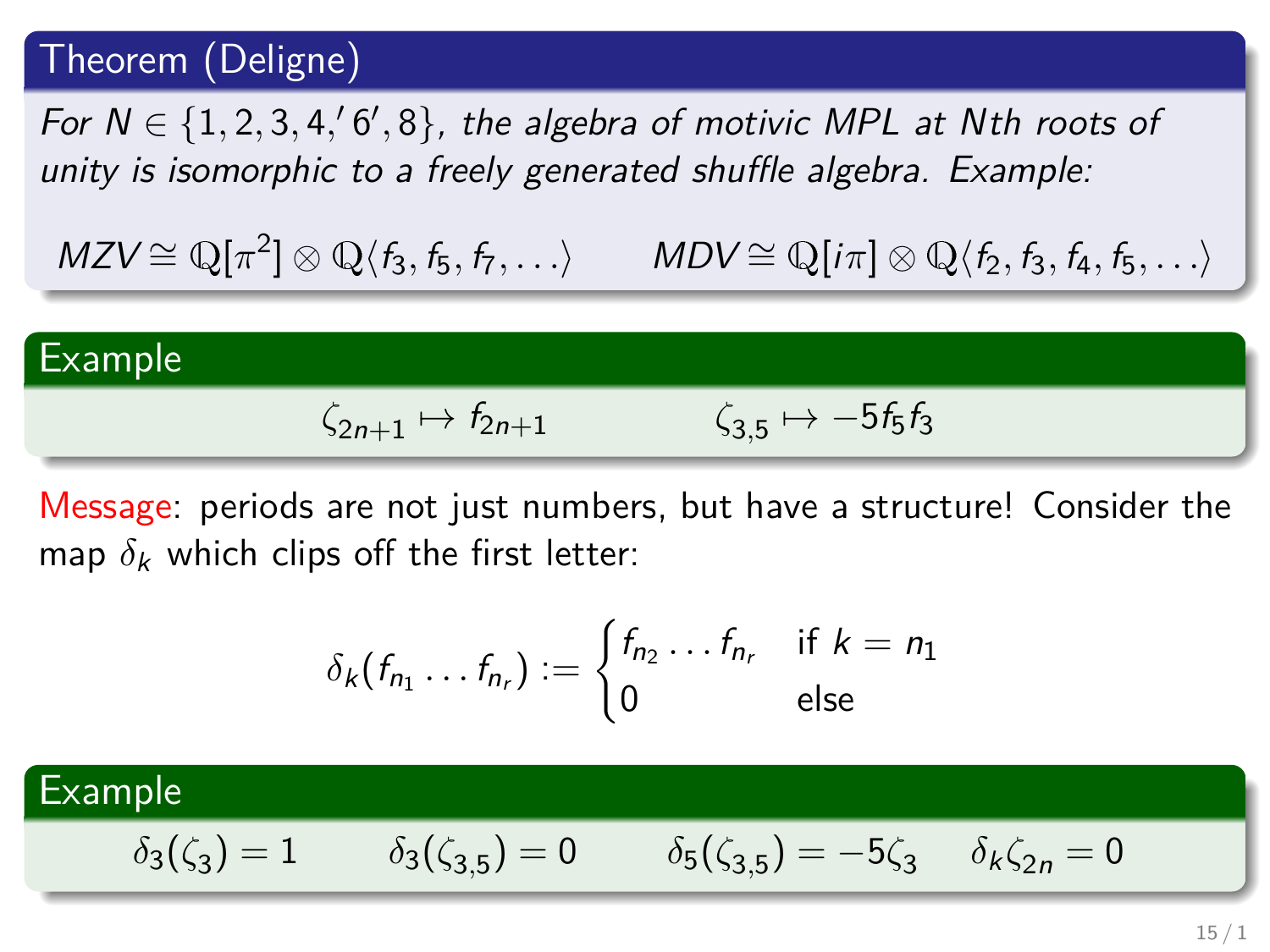#### Coaction conjecture (O. Schnetz)

The periods of primitive log.-div.  $\phi^4$  graphs are closed under the action of the operators  $\delta_k$ .

Other words: The cosmic Galois group acts on *φ* <sup>4</sup> periods.

Example

\n
$$
P_{7,11} = -\frac{332262}{43} f_8 f_3 + \frac{54918}{55} f_6 f_5 + \frac{1134}{13} f_4 f_7 - \frac{1874502}{3485} f_2 f_9
$$
\n
$$
+ 5670 f_2 f_3 f_3 f_3 - \frac{3216912825399005402331281812377062149}{14080217073343074027422017273458000} \left(\frac{\pi}{\sqrt{3}}\right)^{11}.
$$
\nNote: After  $\delta_{2k}$ , only odd letters survive  $\Rightarrow$  MZV, in  $\phi^4$ .

- highly non-trivial constraint on *φ* <sup>4</sup> periods
- proven for generalized periods [F. Brown]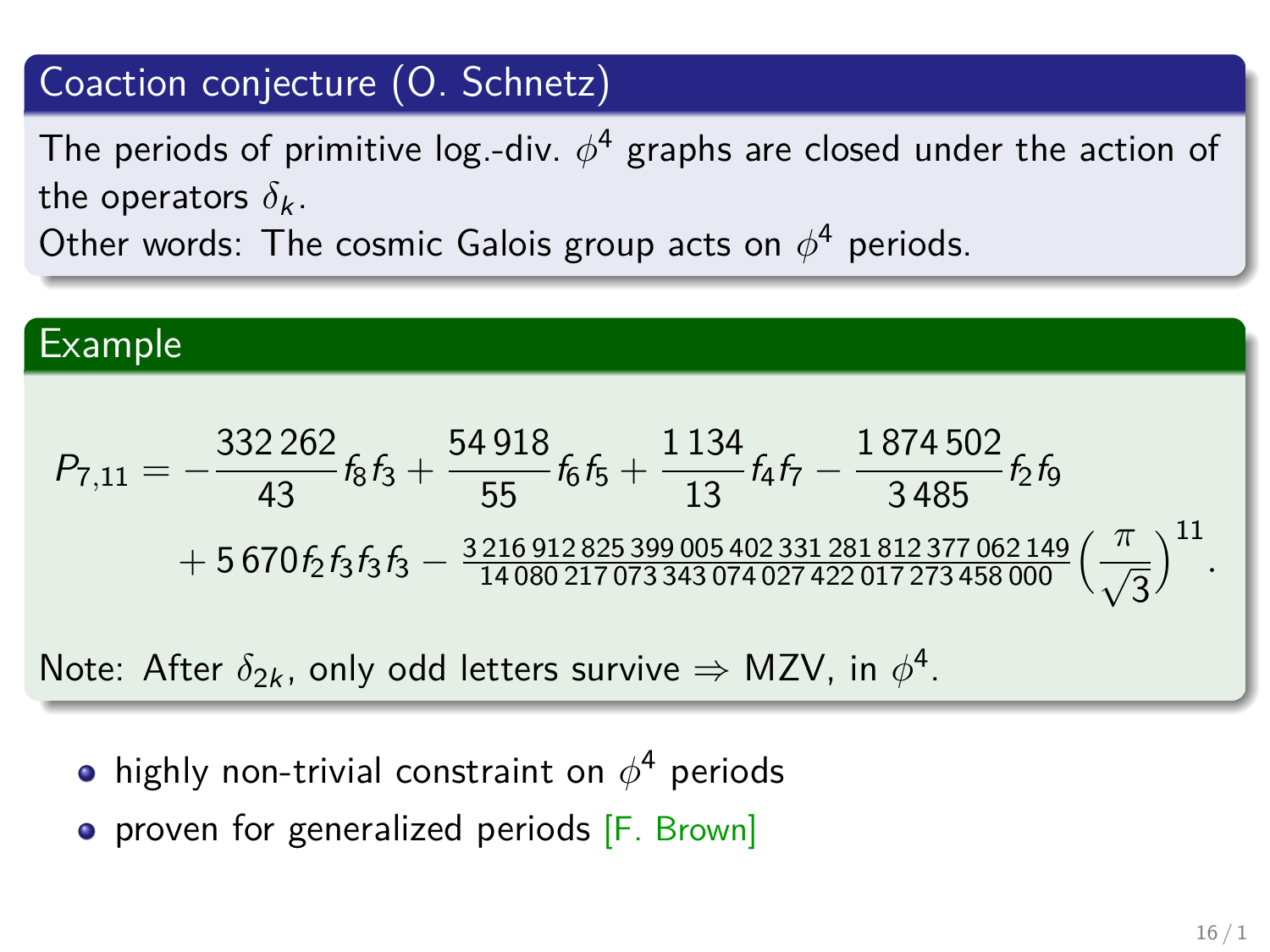## **Summary**

- **•** several powerful tools for massless propagators
- updated census/database
- $\phi^{\texttt{4}}$  beta function at six loops
- Feynman integrals are closed under the Galois coaction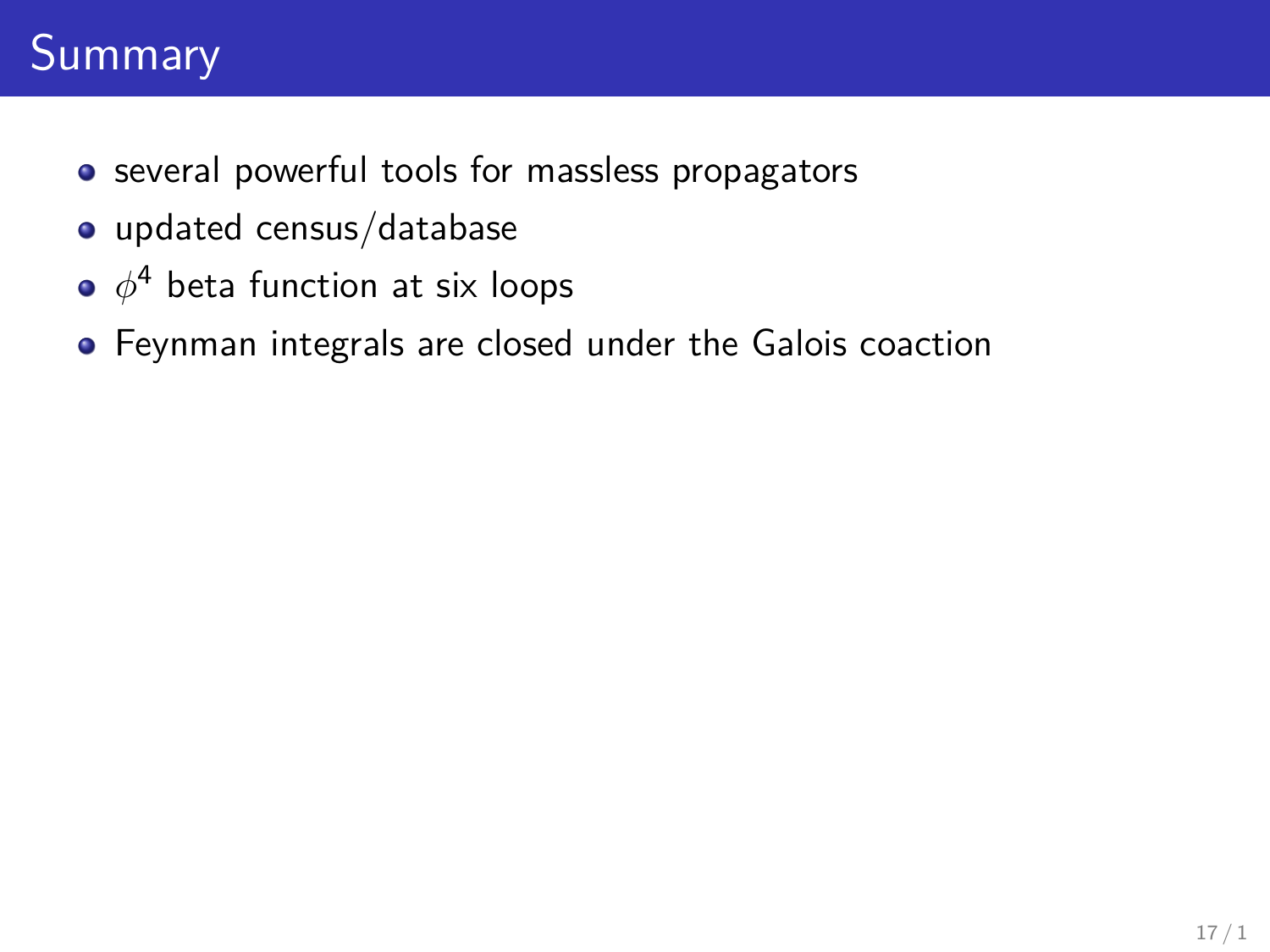## Summary

- **•** several powerful tools for massless propagators
- updated census/database
- $\phi^{\texttt{4}}$  beta function at six loops
- Feynman integrals are closed under the Galois coaction

#### Thanks

Thank you for your attention!